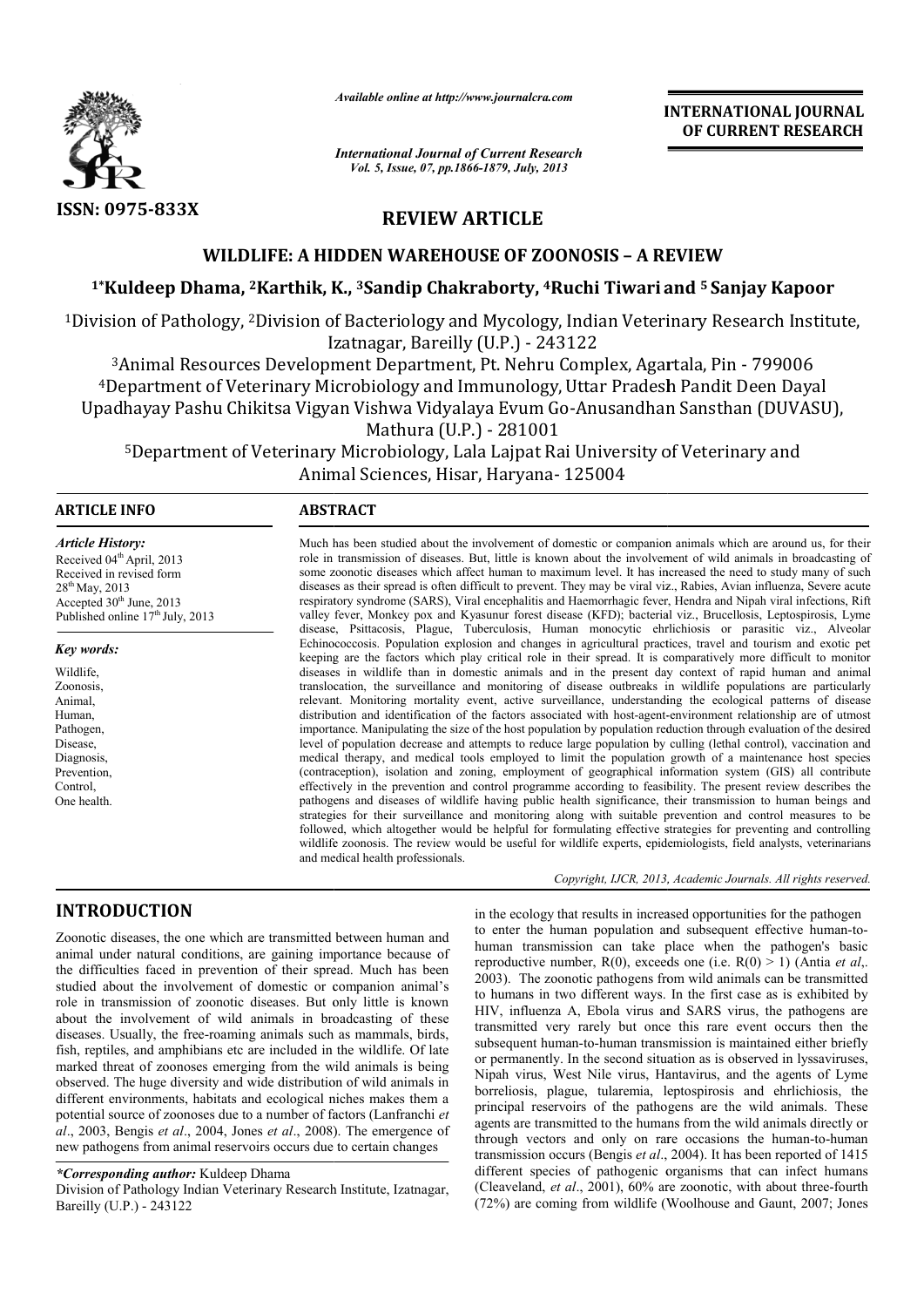*et al*., 2008; FAO, 2010). From time to time the world has witnessed a significant and serious threat and consequences to public and animal health by wildlife zoonoses occurring from brucellosis, tuberculosis, avian influenza, SARS, human African trypanosomosis, rabies and anthrax etc that are manifested in the form of massive morbidity and mortality, unparalleled economic losses, trade embargo, disruption of tourism. Due to climate changes, global warming, increasing population, changes in ecosystem and biodiversity, and many other factors various diseases are emerging and re-emerging and also few new pathogens are evolving which are adversely affecting animal and human health (Morse, 1995; Taylor *et al*., 2001; Patz *et al*., 2005; Rogers and Randolph, 2006; Myers and Patz, 2009; Dhama *et al*., 2008a; Bloom, 2011; Dhama *et al*., 2012a; Mahima *et al*., 2012; Palmer *et al*., 2012, Dhama *et al*., 2013a). Emerging and re-emerging zoonoses are kind of zoonoses which are recognised newly or newly progressed or mutated version of already existing disease (Bengis *et al*., 2004; Jones *et al*., 2008). Most of the emerging zoonotic diseases are from viral origin and that too transmitted by vectors (Taylor *et al*., 2001) and for the most part are transmitted by wild life (Woolhouse, 2002; Woolhouse and Gowtage-Sequeria, 2005; Cleaveland *et al*., 2007). Transmission of zoonotic diseases from wild animals occurs by contact with wild animals, bite, aerosols, vectors like mosquitoes, ticks fleas, or through contaminated food and water (Kruse *et al*., 2004). There is no escape of any country from the spread of dangerous disease to the humans from animals.

The urgent need of various partnerships and collaboration lie in the critical difference in the response to emerging and re-emerging zoonotic diseases. It illustrates a new interdependence characterizing our near future, being governed by the complexity of human-animal relationships including wildlife (Garrett, 1994; Dazak *et al*., 2000, Zinsstag *et al*., 2007; Zinsstag and Tanner, 2008; Cascio *et al*., 2011; Dhama *et al*., 2013a). The major contributing factors for the spread of zoonotic diseases are 1) encroachment of wild areas by human habitation 2) movement of wild animals 3) easy transmission of zoonotic pathogens due to altered distribution of wild hosts and vectors because of climatic changes 4) host and vector expansion, 5) transport of live animals and products between continents 6) migratory birds are a major source which act as a flying machines in the rapid transport of zoonotic diseases like avian influenza 7) domesticating or petting of exotic animals or birds are also a reason for the spread (Morse, 1995; Gortázar, *et al*., 2007, Myers and Patz, 2009; Dhama *et al*., 2008a; FAO, 2010, Plowright *et al*., 2011, Bekker *et al*., 2012, Mahima *et al*., 2012; Dhama *et al*., 2013a). Livestock products trade has led to emergence and re-emergence of zoonotic microbes, of which RNA viral diseases are most common (Smith *et al*., 2012). Some of the emerging infectious diseases of humans viz., hanta virus pulmonary syndrome; severe acute respiratory syndrome (SARS), monkeypox and ehrlichioses are transmitted by wild life reservoirs.

Their devastating effects are achieved by cross-species transmission of pathogens. Several factors contribute to the appearance and spread of a pathogen from wild life viz., changes in host/pathogen evolution and interaction, human demographics, behaviour and technology; environmental factors and the availability of health care as well as Public health infrastructure facilitating surveillance and interventions to enable disease prevention and control (Childs *et al*., 2007; Dhama *et al*., 2013a). The present review particularly aims at giving a special emphasis to such aspects which when implemented could curtail the spread of a plethora of pathogens from wild life, thereby safeguarding human health. It describes the pathogens and diseases of wildlife posing zoonotic threats, their transmission to human beings and public health concerns, strategies for their surveillance and monitoring, and appropriate prevention and control measures to be followed, which altogether would curb dangers of wildlife zoonosis. The review would be useful for wildlife experts, epidemiologists, field analysts, veterinarians and medical health professionals to prevent and control such diseases with more expertise and precision.

### Population Explosion, Changes in Agricultural Practices and Zoonosis

Anthropogenic factors are considered as important part in the spread of zoonotic diseases from wild animals (Rhyan and Sparker, 2010). Steep rise in human population has led to colonization of lands which historically are places of wild animal dwellings. Deforestation, mining activities in the forest areas and abolishing wild areas are the other major factors which have resulted in encroachment of human into wild animals habitat, thus spread of diseases which are not common to human. Water sports, rafting, wild life safari and mountain climbing and many other adventurous sports are also exposing wild life and untouched wild ecosystem to human. Increase in import or trade of wild animals also contribute to the spread of zoonotic diseases like rabies, anthrax, tuberculosis, Echniococcosis, leptospirosis, Marburg and Ebola viruses (Pavlin *et al*., 2009). Rabies, a well documented deadly viral zoonoses is known to be spread through affected dogs. The role played by other members of the family Canidae like foxes and wolves in the spread of rabies to humans in known. But participation of Vampire bats in the spread of rabies is not well known to all people. These bats are common transporters of rabies virus to humans in American countries like Brazil, Colombia and Latin America (Schneider *et al*., 2005). Racoons and mongoose also act as reservoir for rabies (Sleeman, 2006). A well known example of disease transmitted from wild animals is yellow fever, a disease highly prevalent in African countries, transmitted by mosquitoes to man from monkeys affecting 200,000 people each year (World Organization for Animal Health, 2010).

In rural areas, farmers used to work near the forest areas and are among the most susceptible population due to easy and direct exposure to wild habitat. Similarly, tribals residing in forest areas and on the outside forests but in close vicinity to wild life, who used to visit in core areas of forests for fruits, wild vegetables, and also for hunting, are also among the softest target of wild life exposure. These are the conditions which lead to transmission and spread of Kyasanur Forest disease. When this disease first hit human, a 300 square miles area was the red alert zone (Varma, 2001; Chomel *et al*., 2007). However, the situation changed in 1983, when this tick borne viral disease hit back strongly it affected a lot of monkeys and thousands of human. The main reason behind this sudden increase was the human movements into the protected forest. Mostly workers in the forest were affected in that outbreak (Varma, 2001). Nothing remains constant in this world and there is always risk involved in all activities dealing with wild life. Encroaching wild life areas alone has not contributed to the spread of zoonotic disease to human population. There are instances where the reverse has also happened *i.e.* replacing the agricultural land with forest has also been reported to spread of diseases to human. The classical example is the spread of Lyme disease caused by *Borrelia burgdorferi*, which also is a tick borne disease of bacterial origin (Walker *et al*., 1996; Dhama *et al*., 2013b). Many-a-times natural calamities as flood, heavy snow fall, fire in forest areas also force the wild life into human residential and agriculture areas and thus the increase in the number of wild animals around human dwelling also results in higher chances of spread of zoonotic diseases like plague (Rosenthal, 2009).

Zoonoses is not always one sided, but it is a two way traffic and hence wild animals are also at risk because of movement of humans into animal dwellings. Improper deposition of carcasses is most common cause of wild life exposures. Most of third world countries do not have such facilities and dead animals are mostly disposed of near river banks and away from the human population outside the forest areas. Vultures and wild carnivores used to get infections from carcasses and may acquire infections from civilized world viz., FMD, Brucellosis, Rabies, Tuberculosis, Anthrax, *E. coli* O157:H7; Salmonellosis, Campylobacteriosis etc (Schloegel, *et al*., 2005; Rwego *et al*., 2008). The spread of Argentine hemorrhagic fever among the adult male agricultural workers from east-central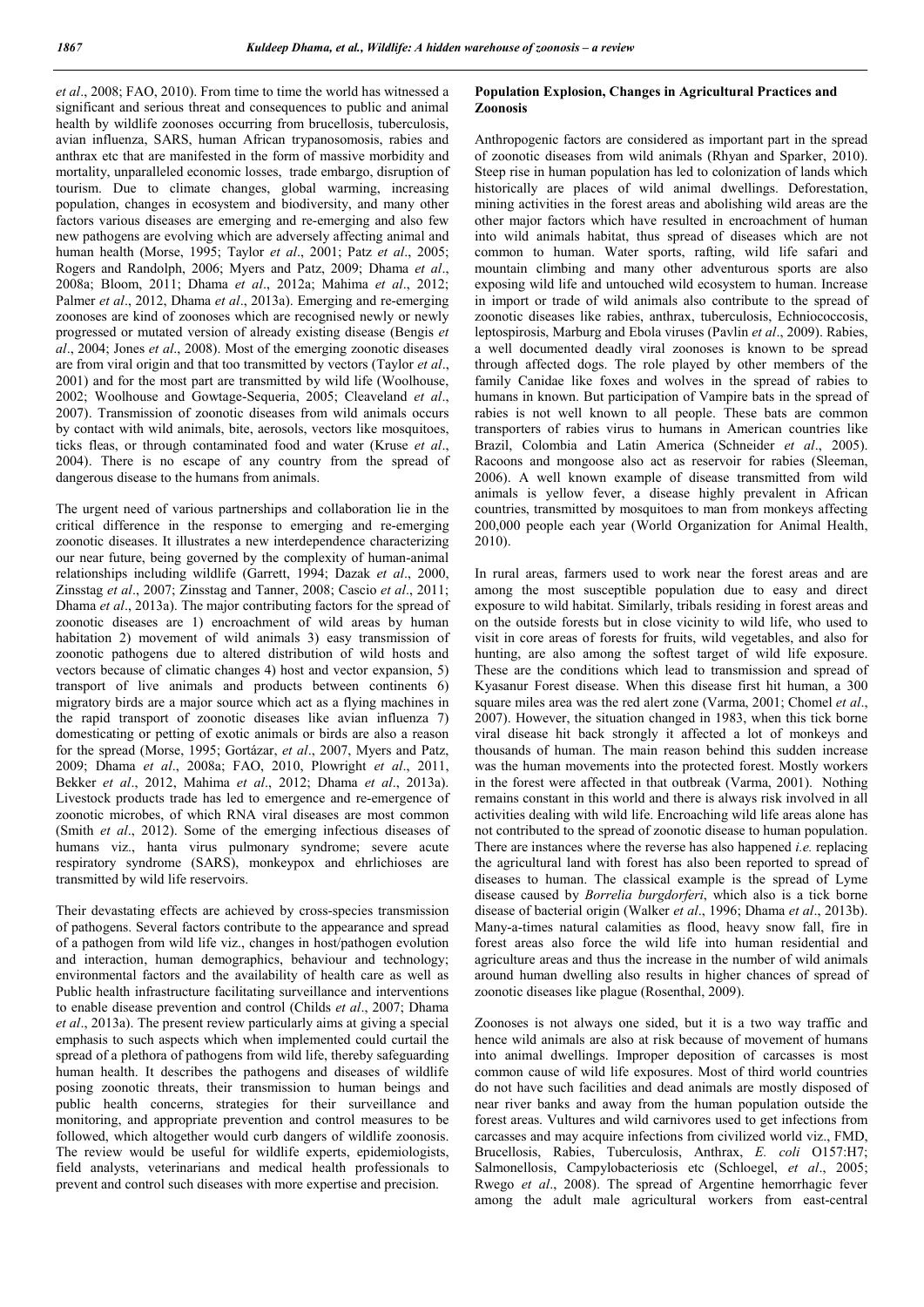Argentina to north-central Argentina in the 1950s is attributed to corn growing that facilitates sustenance of *Calomys musculinus* (corn mouse) which acts as the main reservoir of the virus (Charrell and de Lamballerie, 2003). Browsing on thorny acacia trees by the Kudu tribe of Africa is considered as the reason for spread of rabies (Chornel *et al*., 2007). Destruction of wild habitats of fruit bats (*Pteropus vampyrus*): the reservoirs of Nipah virus results in the spread of infection due to Nipah virus. In this regard deforestation and fruit-bearing tree production along with farming involving nonindustrial pigs act as contributory factors (Daszak *et al*., 2001; WAOH, 2010; Chakraborty, 2012). Similarly, increased density of flowering and fruiting trees and vegetations have increased the incidence of hendra viral infection (http://www.dpi.qld.gov.au/cps/ rde/dpi/hs.xs; Dhama *et al*., 2010a). The spread of tuberculosis caused by *Mycobacterium tuberculosis*, a bacterial disease to suri cats and mongooses has been well picturized (Alexander *et al*., 2002; Tschopp *et al*., 2009). Bovine tuberculosis in captive deer populations (Wilson, 2002) and brucellosis in wild boar (Godfroid *et al*., 2005) are also considered as the outcomes of changes in agricultural practices.

#### Zoonotic Pathogens and Diseases Transmitted by Wild Life

Wild animals can act as reservoirs of many diseases transmissible to human. The prospects of members of new host species getting infected by a pathogen depends on a number of factors and increases with the abundance of the reservoir host, the infected fraction within the reservoir host, the contact rate between the reservoir and/or the vector and new host, and the likelihood of transmission during each contact (Wolfe *et al*., 2007). The zoonotic pathogens (such as Rabies, Hantavirus, Leptospirosis, Brucellosis, Salmonellosis, Psittacosis, Histoplasmosis, Cryptococcosis, Trichinosis, Plague) can be transmitted to humans from wildlife directly by bites or contamination; or indirectly through the bite of infected arthropod vectors such as mosquitoes (e.g. eastern equine encephalitis, and western equine encephalitis), ticks (e.g. Colorado tick fever, Rocky Mountain spotted fever, Tularemia, ehrlichiosis, spirochete causing Relapsing fever), fleas (e.g. Plague, Murine typhus fever). Bats constitute 20% (Calisher *et al*., 2006) and rodents constitute 40% (Huchon *et al*., 2002) of all mammalian species and both are widely distributed throughout the globe. The mice, rats, voles, squirrels, beavers, prairie dogs, chipmunks, and guinea pigs are some of the well known rodents in the order Rodentia that can transmit about 60 infectious diseases to humans either directly through their urine, faeces, or indirectly through ticks, mites, and fleas (Meerburg *et al*., 2009). Some of important zoontic viral diseases/ viruses transmitted from the rodents are: hantavirus pulmonary syndrome, hemorrahagic fever with renal syndrome, Tula virus, Tick-borne encephalitis virus, Lassa fever (Klein and Calisher, 2007; Charrel and de Lamballerie, 2010; Cutler *et al*., 2010; Phan *et al*., 2011).

Bats have been considered as a keystone species that are very important in maintaining ecosystems (Kunz *et al*., 2011). Bats also have been found to be one of the most important reservoirs as well as disseminator of wildlife zoonoses. This has been attributed to the bat ecology, their unique biological & behavioural traits, such as: only mammals capable of flying, social friendly colony structure, long lifespan relative to their size and metabolic rate, efficient use of torpor, highly synchronized parturition & availability of naive susceptible dense population, and colonial roosting behaviour (Wang *et al*., 2011; Wood *et al*., 2012; Hayman *et al*., 2013). Many of the wildlife zoonotic pathogens have multi-host pathogen dynamics but the bats provide a distinct multi-pathogen dynamics in a single host species for expanding our knowledge in the larger context of controlling wildlife zoonoses. Bats have been implicated and identified as the likely reservoir for many important and global zoonotic diseases and are the sources for rabies and other lyssaviruses (Streicker *et al*., 2010), severe acute respiratory syndrome coronavirus (Li *et al*., 2005; Wang *et al*., 2006, Field, 2009, Gouilh *et al*., 2011), Hendra (Halpin *et al*., 2000; Field, 2009), Nipah (Field, 2009; Luby *et al*., 2009; Pulliam *et al*., 2012), Ebola (Leroy *et al*.,

2004, 2009) and Marburg viruses (Towner *et al*., 2009), influenza A virus (Tong *et al*., 2012) and various paramyxoviruses (Drexler *et al*., 2012), bacteria e.g. Bartonella (Kosoy *et al*., 2010; Bai *et al*., 2011) and fungi e.g. *Histoplasma capsulatum*, *Geomyces destructans* (Taylor *et al*., 2005). The metagenomics analysis has been done to establish the virome of bats that will help in identifying many more viruses harboured by the bats (Smith and Wang, 2013). Infection with  $arthropod$ Dorne alphaviruses (Chikungunya), flaviviruses (Japanese encephalitis virus) and bunyaviruses (Rift Valley fever) has been reported in bats. It is unclear whether bats act as the reservoir hosts for these viruses in causing zoonosis (Calisher *et al*., 2006). Transmission of rabies by red fox (*Vulpes vulpes*) in the European continent; bovine tuberculosis by badgers (*Meles meles*) (Artois, 2003; Palmer *et al*., 2012) are some classical examples in this regard. Technical difficulties may sometimes prove to be conducive for the survival of the pathogen; as in case of leptospirosis which arise due to difficulties associated with purification of soil or water contaminated with the infectious agent; or tick born encephalitis and West Nile fever in case of which vector control proves to be troublesome (Debinski and Holt, 2000; Dhama *et al*., 2010b). There may be association of reservoir dynamics complexities in the wild life population which may show both temporal and spatial changes; as are frequently observed in case of brucellosis in elk (*Cervus elaphus*) (Cross *et al*., 2010).

In addition, insufficient knowledge about the maintenance host may also hamper the epidemiological investigation; as is the case with African buffaloes (*Syncerus kaffer*) as maintenance host of *Brucella* infection (Alexander *et al*., 2012). Alternate host species (bats viz., *Miniopterus inflatus* and *Rhinolophus elocuens*) do exist for various pathogens including Marburg virus that presents a challenge particularly for characterization of these complex systems (Swanepoel *et al*., 2007). In case of certain viral infection the transmission cycle is extremely complex; for example; Ebola hemorrhagic fever where infected bush meat plays a role in direct transmission of the disease (Leroy *et al*., 2009). Bacterial zoonoses gain much importance due to involvement of secondary hosts like certain predators and scavengers that potentially transmit the disease to human; as is the case with anthrax (Blackburn, 2006). Pathogen transmission is also influenced by population size and density of a particular species. Involvement of territories; dominance; breeding behaviour and social system all influence transmission of zoonotic diseases associated with wild life and allows the infectious disease itself to modify population dynamics in the wild life system (Lachis *et al*., 2009). The situation takes a complicated turn when there is risk of transmission of diseases from human to wild life as are seen in case of various protozoan diseases like Giardiasis (caused by *Giardia duodenalis*) in bandicoot (*Isoodon obesulus*) and Cryptosporidiasis in mountain gorillas (Grazyk *et al*., 2001; Adams *et al*., 2004; Weiss, 2008). Some of the zoonotic pathogens and diseases transmitted by wild life, their transmission and spreading agents/vehicles, clinical signs and few salient remarks are described in Table 1 and Figure 1.

#### Travel and Tourism Playing Role in Wildlife Zoonosis

An important component of leisure travel industry having high growth rate is the adventure travel and include: safaris, tours, adventure sports and extreme travel. Travel and tourism not only fetches money but there is always a risk of transmission of disease which are not present in those parts of the world due to every possible chance of contracting pathogen. This mobility of human has lead to change in epidemics of diseases, spread of diseases (Chen, 2003). Transport of even wild animals has also led to the spread of diseases. Thus, both human and animals act as a courier acting silently as a carrier for some emerging and re-emerging deadly diseases. Disease status and vaccination status of the humans are under scanner during travel and tourism to other parts of the world but that is not the case during the transport of the animals (Smith *et al*., 2012). Illegal trade of wild life both in the form of live and dead has also contributed to the spread of zoonotic diseases in different parts of the world. This has made the world to come under a single umbrella of zoonotic diseases. The SARS, which has shown its potential in China as a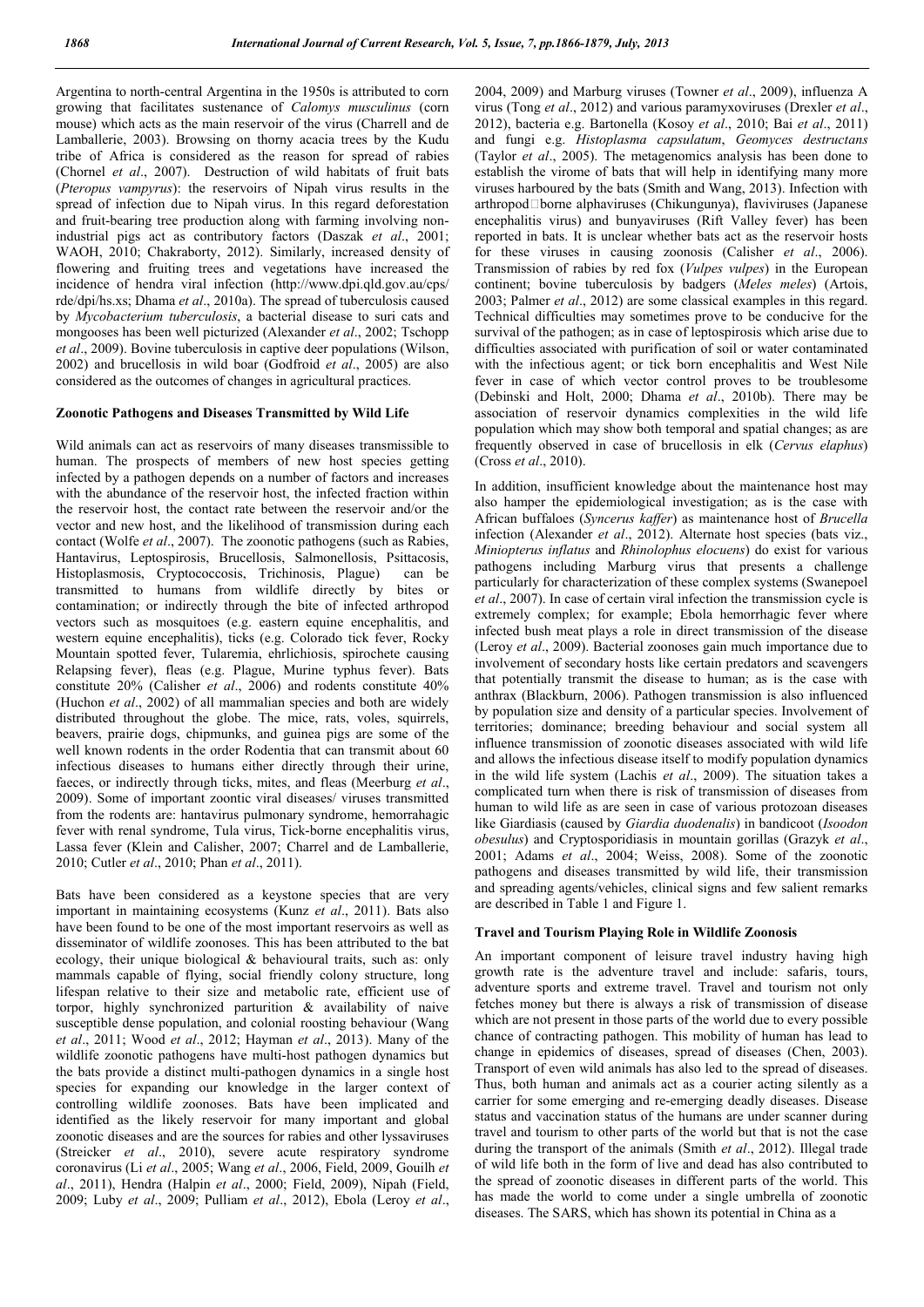| S.No           | Disease/pathogen                                                                                                                 | Microbe type                                                    | Transmitters                                                                                                                                                                           | Signs                                                                                                                                                                                                                                                                           | Remark                                                                                                                                                                                                                                                                                 | References                                                                                                                                                                                       |
|----------------|----------------------------------------------------------------------------------------------------------------------------------|-----------------------------------------------------------------|----------------------------------------------------------------------------------------------------------------------------------------------------------------------------------------|---------------------------------------------------------------------------------------------------------------------------------------------------------------------------------------------------------------------------------------------------------------------------------|----------------------------------------------------------------------------------------------------------------------------------------------------------------------------------------------------------------------------------------------------------------------------------------|--------------------------------------------------------------------------------------------------------------------------------------------------------------------------------------------------|
| -1             | Avian influenza<br>(Bird flu)                                                                                                    | Influenza A viruses-<br>Orthomyxo viridae                       | Wild and migratory birds                                                                                                                                                               | Chills, fever, sore<br>throat, muscle<br>pains, headache (often<br>severe), coughing,<br>weakness/fatigue and general<br>discomfort.                                                                                                                                            | Serious pandemic occurred in 1918. Pigs<br>and poultry act as a mixing vessel (genetic<br>recombination takes place in these<br>species) and hence transmitting a newly<br>evolved influenza to human. H5N1, H9N2<br>are some of the subtypes which commonly<br>occur during pandemics | Alexander and Brown, 2000;<br>Castrucci et al., 1993; Horimoto<br>and Kawaok, 2001; Dhama et<br>al., 2005; Munster et al., 2006;<br>Feare, 2007; Dhama et al.,<br>2008a; Krauss and Webster 2010 |
| 2              | Viral encephalitis                                                                                                               | Alpha virus-<br>Togaviridae                                     | Passerine birds and rodents                                                                                                                                                            | mentation,<br>partial or<br>Altered<br>blindness,<br>aimless<br>complete<br>wandering, head pressing, circling,<br>grinding of teeth, inability to<br>swallow<br>due to<br>esophageal<br>paralysis, irregular ataxic gait,<br>paresis and paralysis, convulsions,<br>and death. | Some of them can act as potential<br>bioterrorism weapons (e.g. Epidemic<br>Venezuelan Equine Encephalitis)                                                                                                                                                                            | Gibbs and Long, 2007; Kapoor<br>et al., 2010                                                                                                                                                     |
| 3              | Viral haemorrhagic fever<br>(VHF)                                                                                                | Ebola virus                                                     | Gorilla<br>(Gorilla<br>$sp.$ ),<br>Chimpanzee<br>Duiker<br>or<br>(Sylvicapra grimmia), Fruit bats<br>(Hypsignathus<br>monstrosus,<br>Epomops<br>franqueti and Myonycteris<br>torquata) | Sudden onset of fever, intense<br>weakness, muscle pain, headache<br>and sore throat. Some cases, both<br>internal and external bleeding.                                                                                                                                       | First reported in humans in 1976                                                                                                                                                                                                                                                       | Khan et al., 1998; Leroy et al.,<br>2004                                                                                                                                                         |
| $\overline{4}$ | West Nile virus -<br>fatal<br>neurological disease                                                                               | West Nile virus -<br>Flaviviridae                               | Crow (Corvidae family)                                                                                                                                                                 | Headache,<br>high<br>fever, neck<br>stiffness, stupor, disorientation,<br>coma, tremors, convulsions, muscle<br>weakness, and paralysis.                                                                                                                                        | First isolated<br>in Uganda in 1937.<br>Mammals are the dead end hosts.<br>Transmitted through bite of mosquitoes<br>(C. Pipiens).                                                                                                                                                     | Taylor et al., 1956; OIE, 2004;<br>Kilpatrick et al., 2008; Dhama<br>et al., 2010b                                                                                                               |
| 5              | Hendra viral infection                                                                                                           | Hendra virus                                                    | Fruit bats (Pteropodidae family)                                                                                                                                                       | Fatal respiratory and neurological<br>signs                                                                                                                                                                                                                                     | Caused few outbreaks in Australia in<br>horses and human but possible genetic<br>diversity may allow generation of more<br>infective virus.                                                                                                                                            | http://www.dpi.qld.gov.au/cps/rd<br>e/dpi/hs.xs; Dhama et al., 2010a                                                                                                                             |
| 6              | Hantavirus<br>Pulmonary<br>Syndrome-in<br>America,<br>Haemorrhagic fever with<br>renal syndrome $(HFRS) - in$<br>Europe and Asia | Hantaan,<br>Seoul.<br>Dobrava<br>and<br>Puumala<br>hantaviruses | New World rats and mice. Sin<br>Nombre group of hantaviruses.<br>mouse<br>(Peromyscus<br>Deer<br>maniculatus)                                                                          | Fever, headaches, myalgia, nausea,<br>vomiting, diarrhea, dizziness, and<br>chills. Severe respiratory distress<br>and leads to death                                                                                                                                           | First recognized in 1993. Infection to man<br>occurs through aerosol route                                                                                                                                                                                                             | Escutenaire and Pastoret, 2000                                                                                                                                                                   |
| 7              | Monkeypox                                                                                                                        | Poxvirus                                                        | African squirrel, monkeys                                                                                                                                                              | Pock lesions over the body                                                                                                                                                                                                                                                      | Rare zoonosis in humans. Occurs in<br>Africa. First found in monkeys in 1958.<br>Transmission occurs by contact with<br>infected animals or body fluids                                                                                                                                | Reed et al., 2004                                                                                                                                                                                |
| 8              | Nipah viral encephalitis                                                                                                         | Nipah<br>virus-<br>Henipavirus genus-<br>Paramyxoviridae        | Pigs, mobile fruit bats                                                                                                                                                                | Fever, headaches, myalgia (muscle<br>pain), vomiting and sore throat.<br>Encephalitis and seizures occur in<br>severe cases, progressing to coma                                                                                                                                | Emerging zoonosis. First recognized in<br>1999 in Malaysia. Dogs and cats are<br>susceptible                                                                                                                                                                                           | Mohd Nor et al., 2000; Chua,<br>2003;<br>Chakraborty, 2012                                                                                                                                       |

Table 1. Zoonotic pathogens / diseases transmitted by wildlife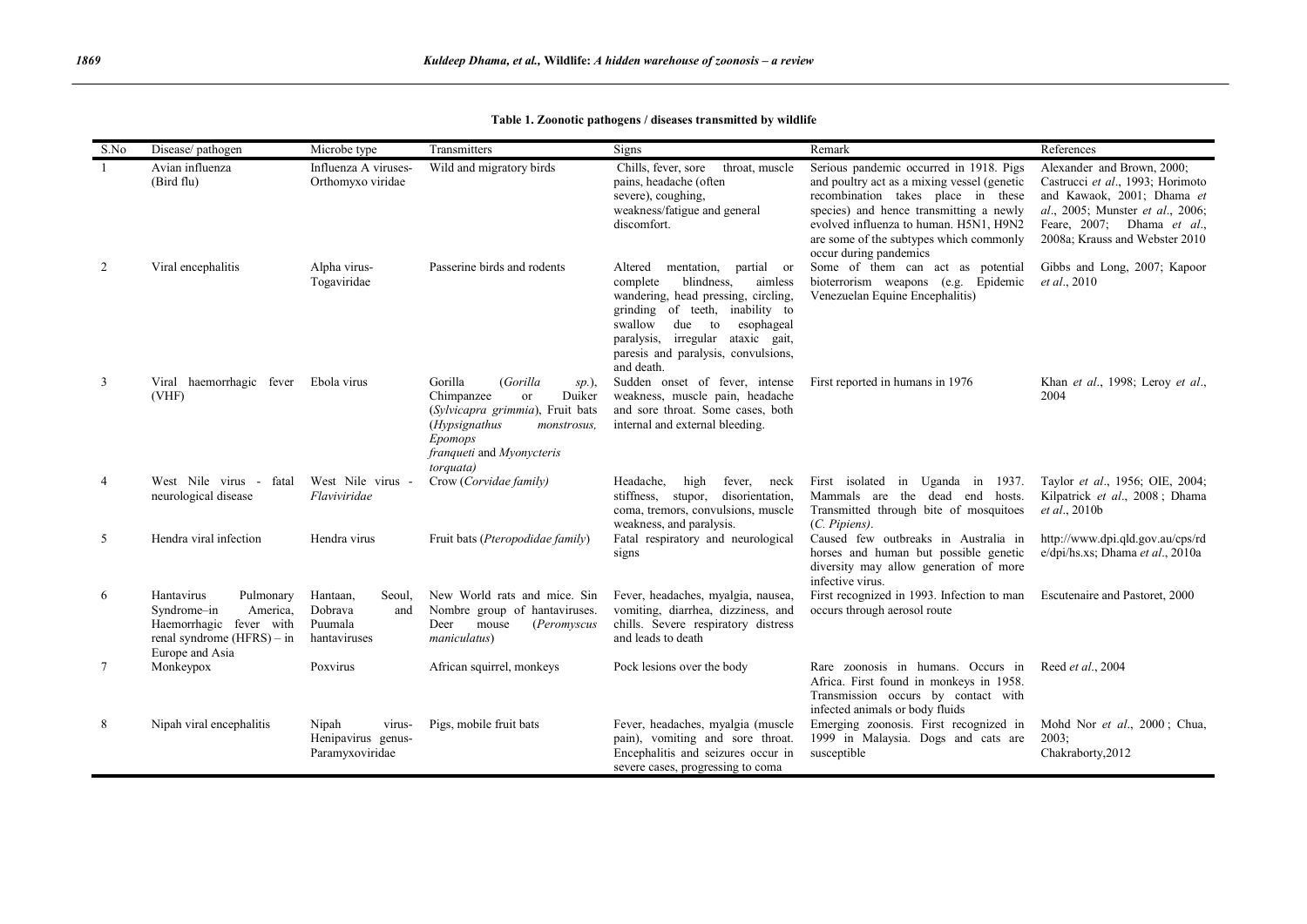| 9  | Rabies – acute encephalomyelitis                        | Lyssavirus-<br>Rhabdoviridae                                                                   | Raccoon (Procyon lotor), Skunk (Mephitis<br>mephitis),<br>Fox (Vulpes vulpes, Urocyon<br>cinereoargenteus and Alopex lagopus),<br>Coyote (Canis latrans),<br>Vampire bats (Desmodus rotundus)   | Aimless wandering, lethargy, ataxia,<br>hindleg weakness, paralysis and loss of<br>awareness.                                                                                                                                                                            | Oldest zoonotic disease. It has its<br>sting throughout the world except<br>some parts of the world                                                                                                                         | Ballard et al.,<br>$2001$ ;<br>Sihvonen, 2003;<br>Sleeman, 2006                              |
|----|---------------------------------------------------------|------------------------------------------------------------------------------------------------|-------------------------------------------------------------------------------------------------------------------------------------------------------------------------------------------------|--------------------------------------------------------------------------------------------------------------------------------------------------------------------------------------------------------------------------------------------------------------------------|-----------------------------------------------------------------------------------------------------------------------------------------------------------------------------------------------------------------------------|----------------------------------------------------------------------------------------------|
| 10 | Rift Valley fever                                       | Phlebovirus-<br>Bunya viridae                                                                  | Buffalo (Syncerus spp.), Antelope<br>(Tragelaphus spp.) and Camels (Camelus<br>spp.)                                                                                                            | Influenza-like symptoms, but severe<br>including<br>complications,<br>ocular<br>sequelae.<br>encephalitis<br>and<br>haemorrhagic disease                                                                                                                                 | Reports of the disease are documented<br>in 1950s. Transmitted principally<br>through mosquito bite (Aedes)                                                                                                                 | Linthicum et al., 1985;<br>Sall et al., 1998                                                 |
| 11 | Severe acute respiratory syndrome Coronavirus<br>(SARS) |                                                                                                | Masked palm civets (Paguma larvata)                                                                                                                                                             | A dry cough, breathing difficulties, an<br>increasing lack of oxygen in the blood,<br>which can be fatal in the most severe<br>cases                                                                                                                                     | In 2002-2003, first it hit South east<br>Asia. SARS pandemic was brought<br>under control in 2003. Human to<br>human spread is possible                                                                                     | Xu et al., 2004                                                                              |
| 12 | Tuberculosis                                            | Bacterial-<br>Mycobacterium<br>bovis                                                           | Buffalo (Syncerus caffer), Lechwe (Kobus<br>Warthog<br>(Phacochoerus<br>leche),<br>Kudu<br>(Tragelaphus<br><i>africanus</i> ).<br>strepsiceros), Wild boar (Sus scrofa)                         | cough up blood, chest pain, nodules in<br>other parts of the body                                                                                                                                                                                                        | Age old disease. Commonly called of<br>King of all diseases.                                                                                                                                                                | Michalak, et al., 1998;<br>Bengis, 1999; Clifton<br>et al., 2001; Alexander,<br>et al., 2002 |
| 13 | <b>Brucellosis</b>                                      | Bacterial- Brucella<br>(Brucella<br>spp.<br>В.<br><i>abortus.</i><br>melitensis, B. suis<br>s) | Caribou and reindeer (Rangifer tarandus),<br>European brown hare (Lepus capensis<br>Linnaeus)                                                                                                   | Undulant fever, Headache, Weakness,<br>muscle pain, Depression, Weight loss,<br>Fatigue                                                                                                                                                                                  | Brucella also affects marine mammals<br>like whales and seals, which has been<br>recently identified. This also plays<br>role in zooonois. Transmitted through<br>consumption infected milk or spread<br>through cut wounds | Thorne, 2001; Godfroid<br>et al., 2005; Cross et al.,<br>2010                                |
| 14 | Leptospirosis                                           | Bacterial-<br>Leptospira<br>interrogans                                                        | Rodents, wild canids                                                                                                                                                                            | Septicaemia,<br>haemolytic<br>anaemia,<br>hepatitis.<br>nephritis, jaundice                                                                                                                                                                                              | Transmitted<br>by<br>ingestion<br>0f<br>contaminated water, handling or<br>ingesting infected milk or tissues,<br>transplacental<br>invasion,<br>sexual<br>contact, social grooming.                                        | Trevejo et al., 1998;<br>Leighton and Kuiken,<br>2001; Verma et al.,<br>2012                 |
| 15 | Lyme disease                                            | Bacterial- Borrelia<br>burgdorferi                                                             | White-tailed<br>deer<br><i>(Odocoileus</i><br>virginianus),<br>rodent<br>reservoirs<br>( <i>Peromyscus</i> spp. and <i>Tamias</i> spp.)                                                         | Multi systemic disease. Stiff neck,<br>chills, fever, swollen<br>lymph<br>nodes, headaches, fatigue, muscle pain,<br>and joint pain.                                                                                                                                     | Tick borne disease, commonly<br>transmitted by ticks which include<br>Ixodes ricinus, I. scapularis and I.<br>pacificus.                                                                                                    | Gern and Falco, 2000;<br>Brown and Burgess,<br>2001; Dhama, et al.,<br>2013a                 |
| 18 | Tularemia                                               | Bcaerial<br>Francisella<br>tularensis                                                          | Cottontail rabbits (Sylvilagus spp., ), black-<br>tailed rabbits (Lepus californicus),<br>snowshoe hares (Lepus americanus),<br>Beaver (Candor canadensis), and muskrat<br>(Ondatra zibithecus) | Fever and swollen lymph nodes, or<br>oropharyngeal form typified by<br>pharyngitis and tonsillitis.                                                                                                                                                                      | Transmission occurs through the bites<br>of haematophagous insects and ticks,<br>direct contact with infected exudates<br>and tissues.<br>mucous membrane<br>contamination.<br>inhalation<br>and<br>ingestion.              | Mörner and Addison,<br>2001:<br>Avashia, et al., 2004                                        |
| 16 | Plague                                                  | Bacterial- Yersinia<br>pestis                                                                  | Rodents, such as prairie dogs (Cynomys<br>spp.)                                                                                                                                                 | Gangrene of the extremities such as<br>toes, fingers, lips and tip of the nose,<br>Chills, General ill feeling (malaise),<br>High fever (39 °Celsius; 102<br><sup>o</sup> Fahrenheit), Muscle Cramp, Seizures,<br>Smooth, painful lymph gland swelling<br>called a buboe | Recent<br>outbreak<br>in<br>occurred<br>Madagascar. Transmitted by rat flea                                                                                                                                                 | Chanteau et al., 1998;<br>Gasper and Watso, 2001                                             |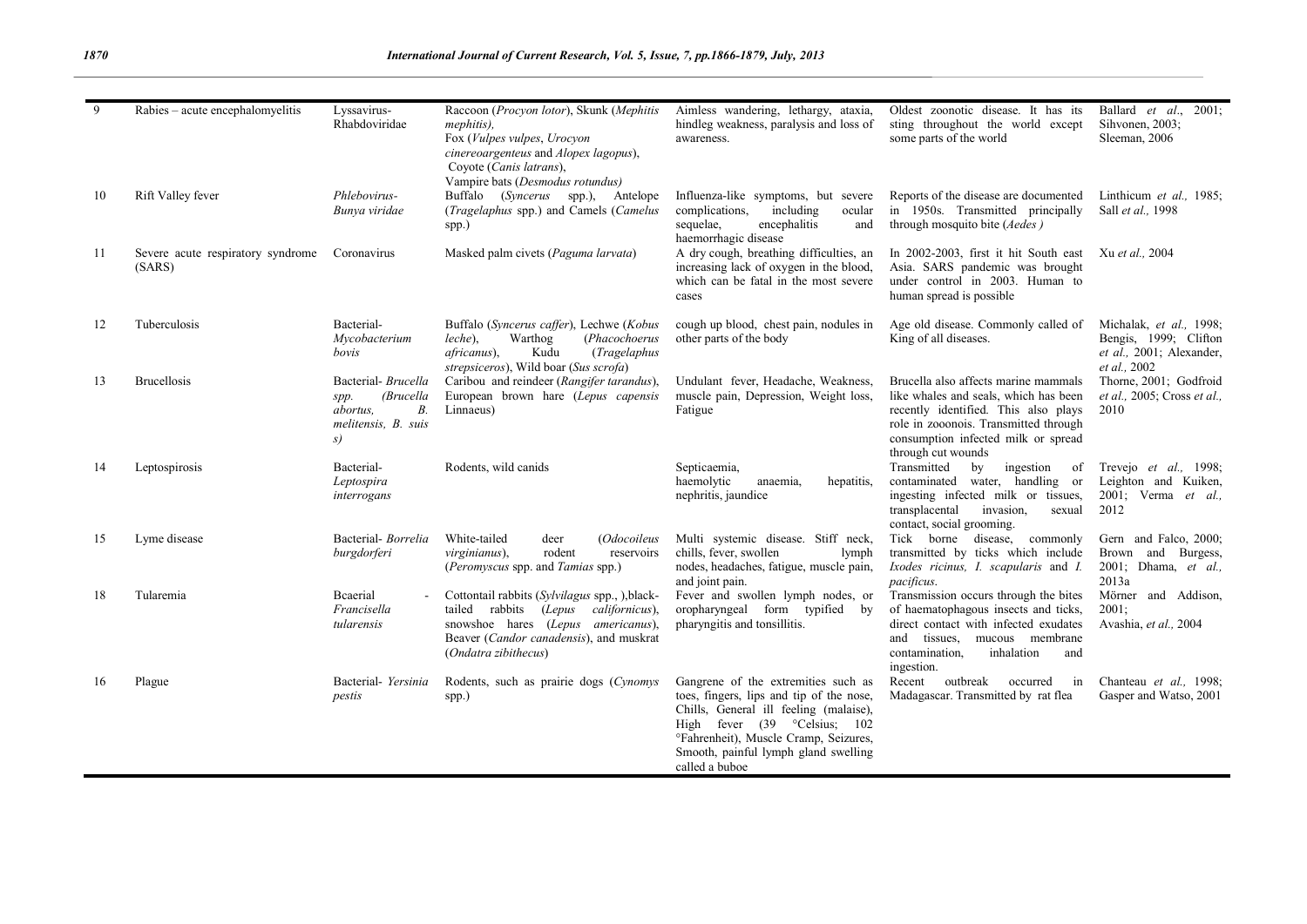|    | Psittacosis                                                      | Chlymidial- Chlamydophila psittaci                                                                           | Waterfowl, herons, gulls, terns, shorebirds,<br>songbirds, and upland<br>gamebirds and pigeons | Fever, arthralgia, diarrhea, conjunctivi<br>tis, epistaxis and leukopenia                       | Organism excreted in droppings and<br>survive for long periods and hence<br>transmission to humans are possible                                         | Sleeman, 2006                                             |
|----|------------------------------------------------------------------|--------------------------------------------------------------------------------------------------------------|------------------------------------------------------------------------------------------------|-------------------------------------------------------------------------------------------------|---------------------------------------------------------------------------------------------------------------------------------------------------------|-----------------------------------------------------------|
| 18 | Human<br>monocytic<br>ehrlichiosis                               | Rickettsiales - Ehrlichia and Anaplasma<br>spp. $(E.$ chaffeensis, $E.$ ewingii<br>and $A.$ phagocytophilum) | White-tailed deer $(O. virginianus)$                                                           | illness.<br>Flu-like<br>death.<br>at<br>times<br>Leukopenia, thrombocytopenia can be<br>noticed | Transmitted<br>bv<br>lone-star<br>tick<br>(Amblyomma americanum)                                                                                        | Anderson<br>et al.<br>Davidson<br>1991:<br>and Goff, 2001 |
| 19 | Alveolar<br>Echinococcosis                                       | Parasitic- Echinococcus multilocularis                                                                       | Red foxes, arctic foxes, and coyotes                                                           | Pain in the areas where cysts are<br>formed. Organ dysfunction can occur                        | accidental<br>Transmitted<br>through<br>ingestion of eggs which forms cyst<br>in multi organs of the body – hydatid<br>cyst                             | Sleeman, 2006                                             |
| 20 | Giardiaiasis                                                     | Giardia spp.                                                                                                 | Quenda (Isoodon obesulus)                                                                      | Diarrhoea and other symptoms of<br>parasitic diseses                                            | Faeco-oral route of transmission                                                                                                                        | Adams et al., 2004                                        |
| 21 | <i>Baylisascaris</i><br><i>procyonis</i> (Raccoon<br>Round worm) | Parasitic<br>Helminth disease                                                                                | Raccoons                                                                                       | Blindness, central<br>nervous system<br>disease, or death                                       | After ingestion the larvae hatch and<br>penetrate through the intestine,<br>migrating to many parts of the body<br>like the eye, brain, or spinal cord. | Roussere<br>et al.,<br>2003                               |



Fig 1. Wild life zoonotic diseases being transmitted to humans– a glimpse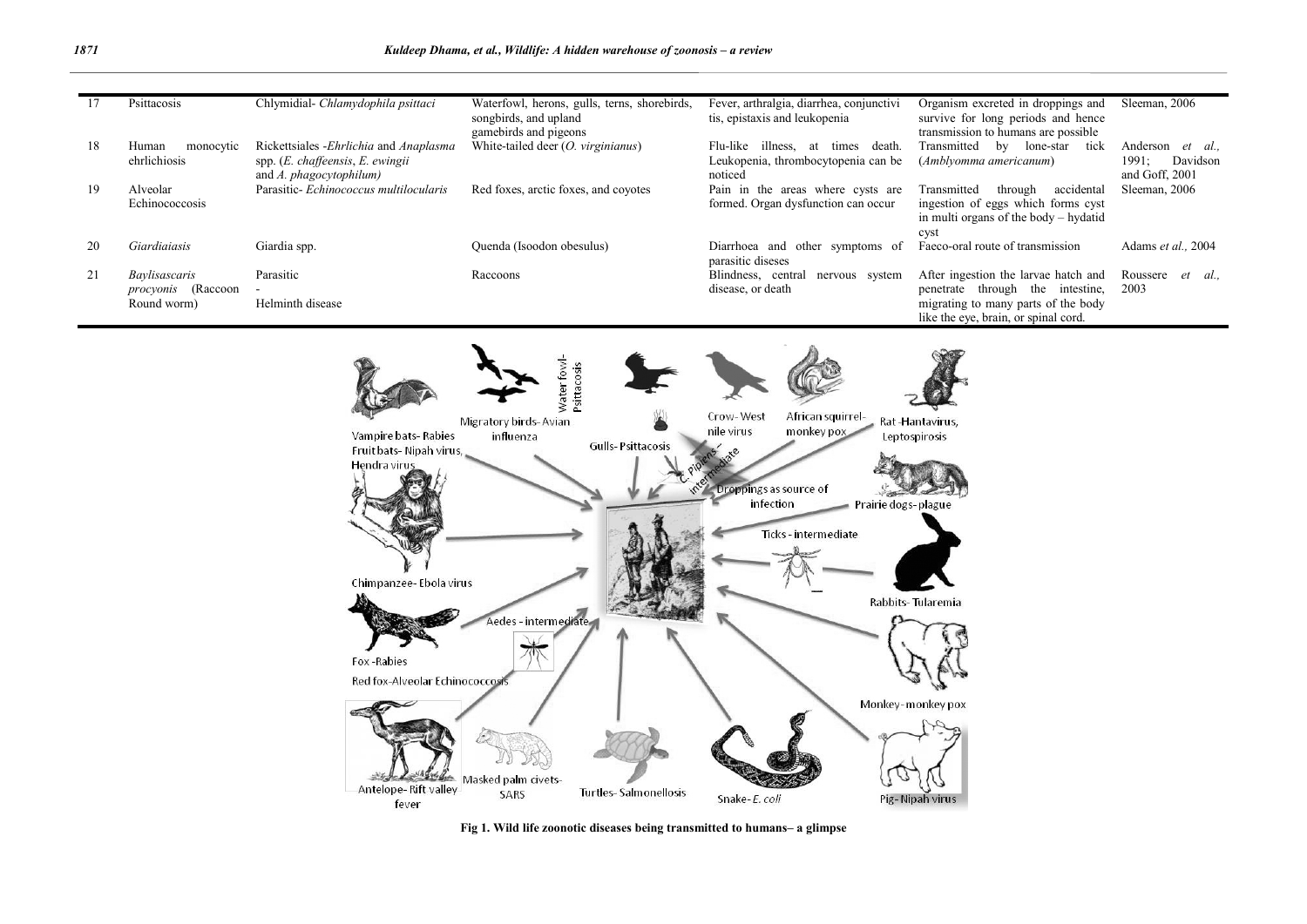respiratory and gastrointestinal disease, was because of the illegal trade of wild life. Masked palm civets (*Paguma larvata*) which was infected already was the culprit for the spread of SARS in China. The butchers who slaughtered these animals were the sufferers (Xu *et al*., 2004). Many of the wild animals are also affected with anthrax and Brucellosis which could be transmitted to humans (Hugh-Jones and de Vos, 2002; Godfroid, 2002). Adventure touring or ecotourism has also been a major risk factor for the spread of diseases to human. The fun loving adventure tourists who are engaged in safaris, tours, adventure sports, and extreme travel are the victims of diseases which are not common in urban areas. African tick bite fever is an example for this type of disease outbreak. *Rickettsia africae,* is the rickettsial organism involved, transmitted by *Amblyomma* tick and has been reported in many parts of the world in case of ecotourists (Jensenius *et al*., 2004). Cercopithecine herpesvirus 1 (herpes B virus) which are common in Asian macaques does not cause any damage to these animals but once contracted to human it becomes fatal and causes fatal encephalomyelitis. Contact with macaques during travel to Asian countries has resulted in this fatal disease to many people (Engel *et al*., 2002; Huff and Barry, 2003). Activities like hunting of wild animals and consumption of game meat/ bush meat also results in spread of zoonotic diseases to humans and it includes trichinella, hepatitis E virus, Brucella, leptospirosis, tuberculosis and others from wild boar, lion, jakal, hyena, Anthrax from baboon, cheetah, elephant, giraffe, kudu, impala, warthog, zebra, *Hydatid disease* (Echinococcus granulosis) *from* giraffe, kudu, lion, warthog, rift valley fever from Alpacas, eland, llama, and *E. coli* O157:H7 from deer, and Tularemia from hare and rodents (Hugh-Jones and de Vos, 2002; Sleeman, 2006; Weiss, 2008; Meng *et al*., 2009; Food and Agricultural Organization, 2010; Bekker *et al*., 2012; Hampton, 2012).

#### Exotic Pets in the Transmission of Diseases

People around the world are attracted by petting exotic and wild animals and have resulted in increased transport of wild animals. This has also contributed in the spread of wild animal diseases to human (Rhyan and Sparker, 2010). Zoos are other places where people gets proximity with wild animals and birds and these are the places where there is always risk of transmission of diseases like *Escherichia coli* O157:H7; *Salmonellae*; *Chlamydia psittaci* and *Coxiella burnetii*  (Bender and Shulman, 2004; Dhama *et al*., 2013c,d,e). Introduction of reptiles into market as a pet has resulted in spread of diseases especially salmonellosis (Burnham *et al*., 1998; Warwick *et al*., 2013). Pet turtle accounted for 14% of the human salmonellosis cases in US (Warwick *et al*., 2013) and is also transmitted from pet iguana (Chomel *et al*., 2007). There are instances where there is spread of methicillin resistant *Staphylococcus aureus* (MRSA) from reptiles (Weese, 2010). Circuses are also places where there is contact between wild animals and humans and hence the risks of transfer of pathogens like *M. tuberculosis* causing tuberculosis (Michalak *et al*., 1998) and cowpox (Hemmer *et al*., 2010; Hubálek and Rudolf, 2011). Tularaemia caused by *Francisella tularensis* gets transmitted from wild prairie dogs to human (Avashia *et al*., 2004). Migratory birds and pet birds are the two important causes for the spread of avian influenza and resulting in pandemic infection (Anon, 2005; Dhama *et al*., 2008a).

#### Surveillance and Monitoring

It is comparatively more difficult to monitor diseases in wild life than in domestic animals. There are several hurdles in monitoring the wild life diseases like political, legal problem, and also lack of basic and proper understanding about the disease, agent and host (Rhyan and Sparker, 2010). Detection of infectious zoonotic diseases from wild life is easier in those countries which conduct disease surveillance of their wild animal population. In the present day context of rapid human and animal translocation the surveillance and monitoring of disease outbreaks in wildlife populations are particularly relevant. Devising a surveillance technique is often difficult in case of wild animals as their population parameters remains unknown (Duncan *et al*., 2008). Disease surveillance requires multidisciplinary approach in

wild life (Rhyan and Sparker, 2010). The baseline virome of several species of wild rodents and bats was constructed by viral metagenomics. The metagenomic analysis on sequence comparisons helped in the identification of both commensals and zoonotic pathogens. Some of the sequences that did not have any match with those available in the current database may have come from viral families which have not been characterized at the genetic/ molecular level. The viromes analysis of wild animals will generate a database that can help in rapid identification of the possible sources/ origins of future zoonotic infections and also in measures to be taken for their mitigation and control (Delwart, 2007; Donaldson *et al*., 2010; Tang and Chiu, 2010; Svraka *et al*., 2010; Phan *et al*., 2011; Simon and Daniel, 2011; Ge 2012; Smith and Wang, 2013; Dhama *et al*., 2013e). The application and usefulness of a novel meta-transcriptomics technique for studying normal microbiota, enzootic infections, as well as detection of potentially pathogenic novel zoonotic microbes in wildlife was reported (Wittekindt *et al*., 2010). This technique can prove to be very useful in building an inventory of pathogens harboured by various wild animals. Recently a non-invasive technique infrared thermography that measures and detects thermal changes was applied to differentiate rabies virus infected from noninfected big brown bats. This technique was able to successfully detect 62% of rabid bats whose facial temperature had decreased. The studies on spill over dynamics indicated that the bat rabies virus is not transmitted as such.

It was further observed that substitutions in the glycoprotein G of bat rabies virus are required for cross-species transmission to mesocarnivores and carnivores (Ellison *et al*., 2013). Establishment of transmission models for diseases is required to determine the disease transmission risk associated with a particular host and the associated pathogen. The transmission rates increases positively with the increase in the population of host (Caley and Ramsey, 2001). Collecting the disease transmission data is important in devising effective control strategy for the zoonotic diseases associated with wild life, but in general there is a paucity of information on this aspect (Caley and Ramsey, 2001). Passive surveillance is generally used in monitoring diseases in wild life (Duncan *et al*., 2008; Rhyan and Sparker, 2010). Observing for signs of clinical disease in wild animals and investigation of mortality and morbidity events is a basic approach. Monitoring mortality events in wild life include nonstatistical and non-random sampling by large and represent collection of different diseases and causes of deaths perhaps associated with some distributional information (Morner, 1999). Active surveillance and monitoring for the presence of diseases and wild life health evaluation based on pathological and microbiological data from individual animals are mandatory (Morner *et al*., 2002). Active surveillance can be carried out by capturing the animal or hunting and collecting sample. Establishment of temporary feed stations allows monitoring of feral animals as these remain confined to the areas and can be monitored using infra red imaging (Rhyan and Sparker, 2010). Understanding the ecological patterns of disease distribution and identification of the factors associated with host-agent-environment relationship is of utmost importance (Williams *et al*., 2002). The programmes established in Denmark and Sweden between 1930-1940 were among the earliest surveillance programmes for wild life diseases and are based on the examination of dead animals submitted to national veterinary laboratories.

The need for disease surveillance programmes are gaining much attention and routine collection of specimens for diagnosis and to obtain further information for health and agricultural administration in case of fox rabies is a classical example in this regard (Briones, 2000). One health concept and surveillance through geographical information systems (GIS) and global positioning system (GPS) with satellite tracking and monitoring technologies are gaining popularity nowadays to have an eye on disease incidences, occurrences and outbreaks as well as forecasting the risk factors and practical outcomes (Dhama *et al*., 2013a,f). Abattoir inspection of game meat is an efficient way to monitor some important infections including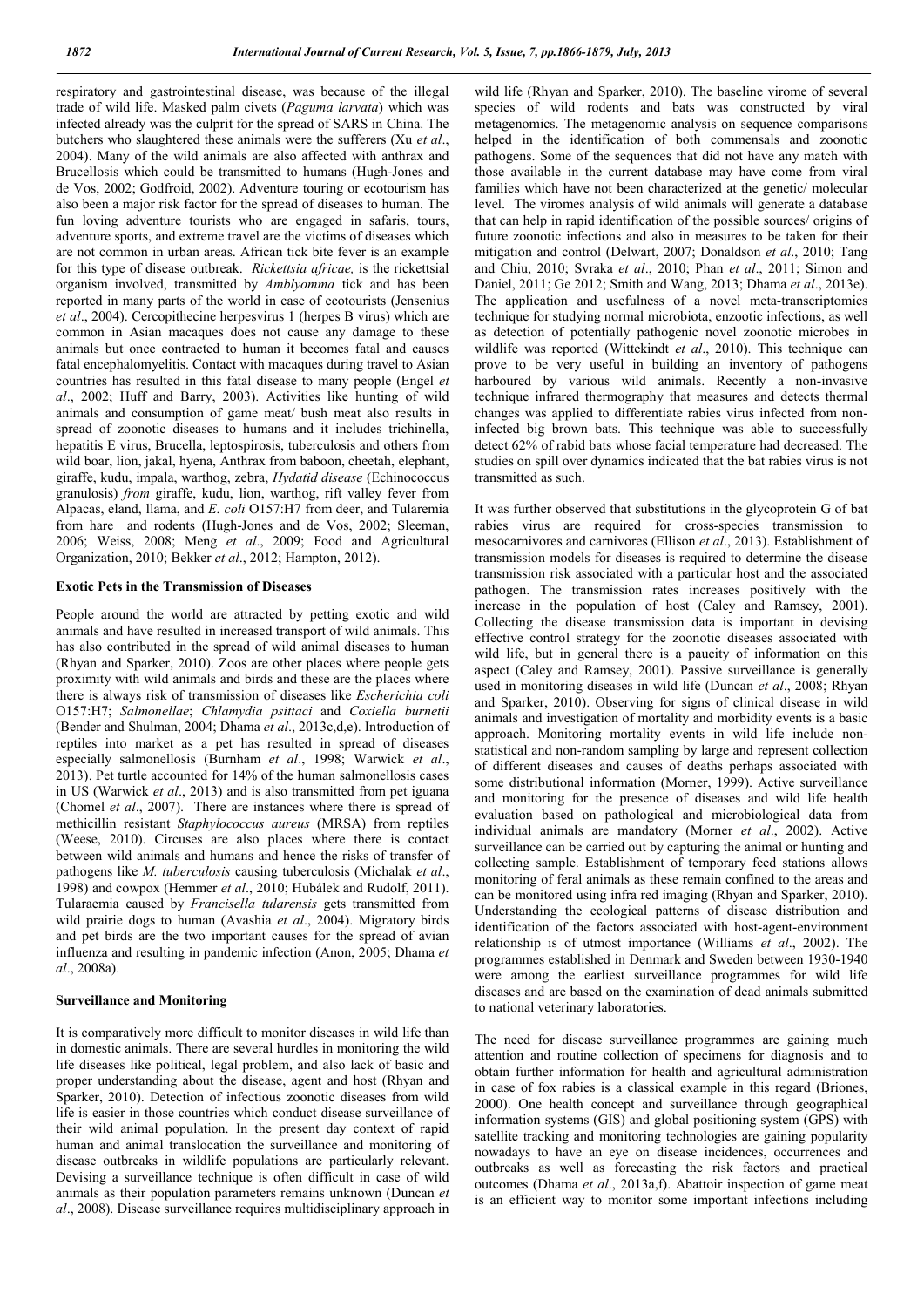tuberculosis. Developing local networks and international reporting system including epidemiological and zoological inputs further strengthens disease monitoring and surveillance; for example: wild bird surveillance for avian influenza (Dhama *et al*., 2005; Dhama *et al*., 2008a; Dhama *et al*., 2013a,f). Progressive expansion of the existing awareness to a large range of species in accordance to what is important at regional and national levels in co-ordination with standard diagnostic facilities are the need of hour (Kuiken *et al*., 2005; Knight-Jones *et al*., 2010). Global information system (GIS) and global positioning system (GPS) both acts as a powerful tool by displaying the areas of high disease prevalence and monitoring of ongoing control programmes and their combined efforts provide an integrated approach. This in turn enhances the quality of data analysis and decision making to control the wild life zoonosis and their prevalence at regional (smaller or larger level) or national level (Dhama *et al*., 2013f). Moreover, due to advances in biotechnology and molecular biology better diagnostics in terms of quick, sensitive and confirmatory detection of various pathogens, and these need to be applied for surveillance and monitoring of wild life animals/reservoirs for pathogens and the disease these transmit (Schmitt and Henderson, 2005; Belák, 2007; Bollo, 2007; Ratcliff *et al*., 2007; Brown and Stallknecht, 2008; Balamurugan *et al*., 2010; Gowthaman *et al*., 2010; Bergquist, 2011; Siembieda *et al*., 2011; Deb and Chakraborty, 2012; Dhama *et al*., 2012b).

### Prevention and Control

The main bottle neck in case of zoonotic disease is the lack of resources, infrastructure and expertise in diagnosis especially in developing countries (Wastling *et al*., 1999). Treatment of wild animals is difficult and is often impossible. Understanding the disease ecology is very important in management and control of these diseases but it is very complicated especially in the case of wild life diseases, especially the crucial aspect is implementation of biosecurity principles (Chomel, 2008; Dhama *et al*., 2012d). The determinants affecting the host, agent and environment has to be taken into account in devising control strategies. A framework for managing the communicable pathogens from wild life must be developed in order to confront the risk posed by them. Manipulating the size of the host population by population reduction is an effective approach in reducing the threshold for disease persistence or in eradication of wild life diseases and zoonotic diseases (Caley and Ramsey, 2001; Wobeser, 2007). They include: evaluation of the desired level of population decrease; attempts to reduce large population by culling, otherwise known as lethal control (which sometimes may prove difficult in certain zoonotic diseases: rabies in foxes); tuberculosis in badgers, brucellosis in bison, etc (Caley and Ramsey, 2001). Culling of the wildlife reservoir for zoonotic pathogens should be one of the last options as it is not a very efficient control method and also disturbs the wildlife ecology much more than other available methods (Artois *et al*., 2011).

The medical tools for effective prevention and control include: methods that rely on immunogenic products (better known as vaccination); methods based on medical therapy; and medical tools employed to limit the population growth of a maintenance host species (or contraception). Advances in molecular biology and biotechnology have paved way for developing effective, safer and novel vaccines, which need to be explored for their utility in combating wild life zoonosis (Dhama *et al*., 2008b). The required property of any vaccine varies according to the pathogen and host characteristics and requires proper attention. Use of rabies vaccine contained in baits targeting specific population is an interesting and impressive approach especially to control the disease in wild life. Vaccine efficacy however requires much attention and must be evaluated by microbial population reduction in connection with increase in seroprevalence and particularly is helpful to control rabies both in Europe and America (Foroutan *et al*., 2002; Carter *et al*., 2009). The host species should also be considered while using vaccine in wild animals like brucellosis vaccination was found to be infective in the control of the disease in elk (Rhyan and Sparker,

2010). Fertility control including contraception to reduce in a sustainable way the growth of an animal population, strengthens the disease control alongside immunisation and therapy and is considered as an alternative to the lethal control methods for reducing the abundance of the host population. The fertility control methods also reduce the spread of vertically transmitted disease in the host population. It can be achieved either by delivering with appropriate tools either a drug or an antigenic protein that can disturb the production or fusion of gametes thereby reducing fertility referred as immuno-contraception (Caley and Ramsey, 2001; Killian *et al*., 2007; Rhyan and Sparker, 2010). Manipulation of the environmental conditions viz., reducing the availability of resources, reinforcing populations of predators and shelter and changing the spatial distribution of the population by fencing to separate the source population from the target help to reduce host population and thus pathogen transmission. Isolating safe specimens or a safe population e.g., poultry confinement in presence of migratory birds to prevent avian influenza; compartmentalization (in several establishments viz. Parent hatchery, Production farm and Slaughterhouse) and zoning e.g. in case of avian influenza or foot and mouth disease are important for eradication (Wobeser, 2002; Karesh and Cook, 2005; Dhama *et al*., 2005; Vercauteren *et al*., 2007; World Organization for Animal Health, 2010; Artois *et al*., 2011). The development of species richness map by addition of disease outbreaks in an area also contributes to the control of wild life zoonosis (World Database on Protected Areas, 2010).

Moreover, as always supposed that prevention is better than cure, it is encouraging to follow certain guidelines to prevent human to animal and vice versa transmission of zoonotic diseases specially being transmitted by the wildlife, some of which are summarised as below:

- Always vaccinate the animal population residing near to forest area.
- Regular monitoring and serosurveillance of under challenged population.
- Demarcation of areas in zones for serosurveillance, vaccination and threats of exposures.
- Proper disposition of diseased carcasses.
- Proper disposure of biological waste.
- Avoid the postmortem examination in open.
- Maintaining biosafety requirement while handling the samples of wild life.
- Use of Personnel Protective Equipments while handling and processing the wild life samples.
- Establishment of serum banks of wild species for time to time disease investigations.
- Development of data banks regarding the information related to history, occurrence of disease and post infection scenario.
- Establishment of well equipped regional laboratories to deal with potent zoonotic pathogens.
- Placement of skilled, trained and experienced technical staff in regional laboratories and field stations.
- Recruitment of skilled veterinarians and wild life experts in forest reserve areas.
- Development of facilities for the deposition and preservation of wild life specimen.
- Awareness programmes for the tribals, farmers and villagers of the areas.
- Restriction of movement in core forest area
- Restriction in the encroachment of wild life area.
- Application of GIS for the monitoring of wild life movement and disease monitoring.
- Steps and regulation to avoid man and wild conflicts.
- Rehabilitation of the tribals and other populations residing inside core area to safer places.

(Taylor *et al*., 2001; Mörner, *et al*., 2002; Williams *et al*., 2002; Wobeser, 2002, 2007; Jones *et al*., 2008; Zinsstag and Tanner, 2008;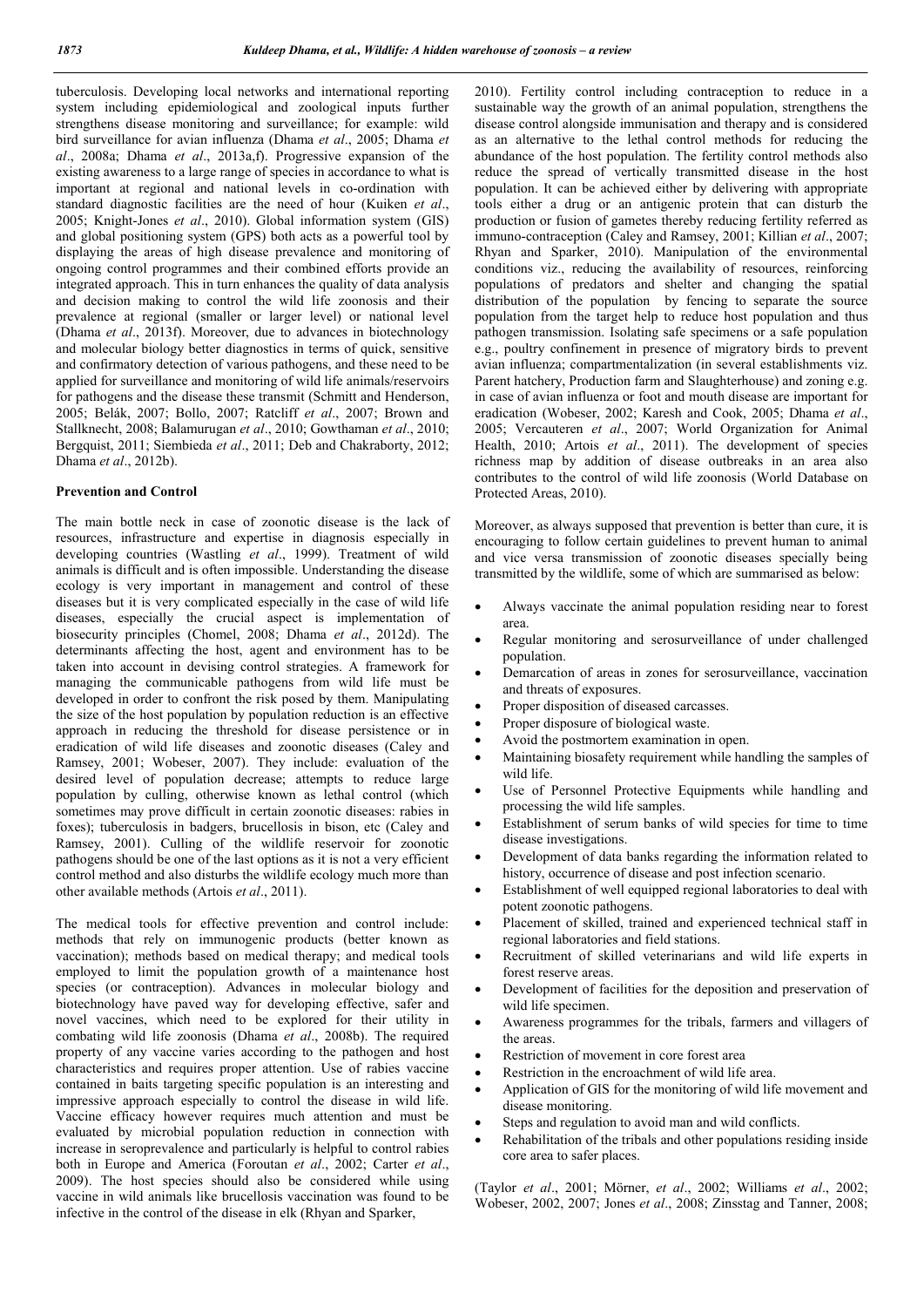Cross, *et al*., 2010; Gowthaman, *et al*., 2010; World Organization for Animal Health, 2010; Cascio *et al*., 2011; Dhama, *et al*., 2013c; Kumar *et al*., 2013).

There is an urgent need to establish integrated zonal, regional, national and global wild life surveillance systems for zoonotic pathogens. Further, the appropriate collected information should be regularly shared and exchanged in real-time among them (Berkes, 2009). Useful data can only be available to these agencies when the surveillance and reporting systems particularly at the interface between rural populations and wildlife habitats is good enough and is done with sincerity using latest techniques. At present, the approaches to the management of zoonotic diseases are fragmented, isolated and done in bits and pieces. The public health experts deal with human diseases, health of livestock is handled by the veterinarians, wildlife specialists take care of wildlife, while the onus of with ecosystem biodiversity lies with ecologists. Although, wildlife are responsible for a large number of emerging zoonoses, yet they are not given much importance in the 'One Health' approach for prevention and control of zoonotic diseases (Sekar *et al*., 2011, Rostal *et al*., 2012; Dhama *et al*., 2013a). One Health concept that shifts the focus from the current disease-centred approach to a holistic, multi-disciplinary approach viewing human health, animal health and the environment in entirety would prove very beneficial in prevention and control of wildlife zoonoses (Wood *et al*., 2012).

A wide range of trained professionals, such as veterinarians, ecologists, biologists in wildlife health management, working in unison and tandem, are required to intervene as and when outbreaks occur, in order to control these zoonotic organisms before they cause any significant impact on human health, food supply, biodiversity ecology or economy (Gortázar *et al*., 2007). The awareness, education and implementation of habitat bio-conservation, sustainable agricultural development, proper education of public about the risks of ecotourism in forests and sanctuaries, wildlife trade and translocation, risks of owning exotic pets and adopting wild animals and better control of the live animal trade will go a long way in preventing wild life zoonoses (Chomel *et al*., 2007). Interestingly, the development of various novel and emerging therapies would also help in undertaking proper curative measures against many diseases transmitted from wild animals (Dhama *et al*., 2013 g,h,i; Tiwari *et al*., 2013a,b). Nevertheless, the conservation of the wildlife and its habitat will be very helpful in preserving vital ecosystem, environmental sustainability, resulting in reduced spillover of pathogens from wild animals into human beings and consequent decreased wildlife zoonoses (Dhama *et al*., 2013a).

#### Conclusion and Future Perspectives

Infectious diseases transmitted from wildlife have a major implication on human health leading to tremendous economic losses. Wild animals account for more than 70% of all emerging infections. Unbalanced and selective exploitation of forests along with aggressive agricultural development associated with an exponential increase in export and import of wild animal products (e.g. bush meat trade) are considered as leading factors for emergence of zoonoses. The increase in ecotourism often in primitive settings with limited hygiene and exotic animals can also be associated with the acquisition of zoonotic agents. Development of appropriate programmes for surveillance and monitoring emerging diseases in their wild life reservoirs is crucial. Wild life disease monitoring programmes integrated within infrastructures for existing national animal health surveillance have the opportunity to respond adequately to unusual wildlife mortality events and can thereby facilitate research on the epizootiology of new diseases found in wildlife. The preparation of specific contingency plans and manuals supported by training will improve the capability of wildlife researchers and field analysts to respond to undertake appropriate sampling and storage of specimens required for diagnosis, thereby aiding in surveillance and monitoring. Investigation and sampling of wildlife diseases even though essential may be difficult under many different circumstances that may lead to

poor count of sick and dead animals and there is always limited chance of marking or monitoring affected animals over time. A way to overcome this problem is by using radio-telemetry and satellitetracking techniques. Effective vaccines using both conventional and new generation molecular tools and techniques need to be exploited to their full potential along with formulating appropriate vaccination strategies to counter wildlife zoonosis. Vaccination has come up with success in recent years especially with the application of baits. One important consideration however on developing baits is the potential for legal restrictions on the use of antibiotics or biological dyes in the environment. Such factors must be considered and the involvement of non-target livestock should be ruled out to make bait vaccination a success.

## **REFERENCES**

- Adams, P.J., Monis, P.T., Elliot, A.D. and Thompson, R.C.A. 2004. Cyst morphology and sequence analysis of the small subunit rDNA and *ef1* identifies a novel *Giardia* genotype in a quenda (*Isoodon obesulus*) from Western Australia. Inf. Gen. Evol., 4: 365–370.
- Alexander D.J. and Brown I.H. 2000. Recent zoonoses caused by influenza A viruses. *In* An update on zoonoses (P.-P. Pastoret, ed.). Rev. sci. tech. Off. int. Epiz., 19 (1), 197-225.
- Alexander, K.A., Lewis, B.L., Marathe, M., Eubank, S. and Blackburn, J.K. 2012. Modelling of wild life –associated zoonoses: applications and caveats. Vector-Borne and Zoonotic Dis., 12(12): 1005-1018.
- Alexander, K.A., Pleydell, E., Williams, M.C., Lane, E.P., Nyange, J.F. and Michel, A.L. 2002. *Mycobacterium tuberculosis:* an emerging disease of free ranging wildlife. Emerg. Infect. Dis., 8:598–601.
- Anderson, B.E., Dawson, J.E., Jones, D.C. and Wilson, K.H. 1991. *Ehrlichia chaffeensis,* a new species associated with human ehrlichiosis. J. Clin. Microbiol., 29 (12), *2838-2842.*
- Anon, 2005. Epidemiological report on avian influenza in birds in quarantine facility in Essex*.* Vet. Rec., 157: 638-639.
- Antia, R., Regoes, R.R., Koella, J.C. and Bergstrom, C.T. 2003. The role of evolution in the emergence of infectious diseases. Nature. 426(6967): 658-61.
- Artois, M. 2003. Wildlife infectious disease control in Europe*.* J. Mountain Ecol., 7: S89-S97.
- Artois, M., Blancou, J., Dupeyroux, O. and Gilot-Fromont, E. 2011. Sustainable control of zoonotic pathogens in wildlife: how to be fair to wild animals? Rev. Sci. Tech., 30: 733-743.
- Avashia, S.B., Petersen, J.M., Lindley, C.M., Schriefer, M.E., Gage, K.L. and Cetron, M., DeMarcus, T.A., Kim, D.K., Buck, J., Montenieri, J., Lowell, J.L., Antolin, M.F., Kosoy, M.Y., Carter, L.G., Chu, M.C., Hendricks, K.A., Dennis, D.T. and Kool, J.L. 2004. First reported prairie dog-to-human tularemia transmission, Texas, 2002. Emerg. Infect. Dis., 10: 483–486.
- Bai Y, Kosoy M, Recuenco S, Alvarez D, Moran D, Turmelle A, Ellison J, Garcia DL, Estevez A, Lindblade K, Rupprecht C. (2011). Bartonella spp. in Bats, Guatemala. Emerg. Infect. Dis. 17:1269–1272.
- Balamurugan, V., Venkatesan, G., Sen, A., Annamalai, L., Bhanuprakash, V. and Singh, R.K. 2010. Recombinant proteinbased viral disease diagnostics in veterinary medicine. Expert Rev. Mol. Diagn., 10(6):731-53.
- Belák, S. 2007. Molecular diagnosis of viral diseases, present trends and future aspects. A view from the OIE Collaborating Centre for the Application of Polymerase Chain Reaction Methods for Diagnosis of Viral Diseases in Veterinary Medicine. Vaccine, 25(30): 5444-5452.
- Ballard, W.B., Follmann, E.H., Ritter, D.G., Robards, M.D. and Cronin, M.A. 2001. Rabies and canine distemper in an arctic fox population in Alaska. J. Wildl. Dis., 37: 133–137.
- Bekker, J.L., Hoffman, L.C. and Jooste, P.J. 2012. Wildlifeassociated zoonotic diseases in some southern African countries in relation to game meat safety: A review. Onderstepoort J. Vet.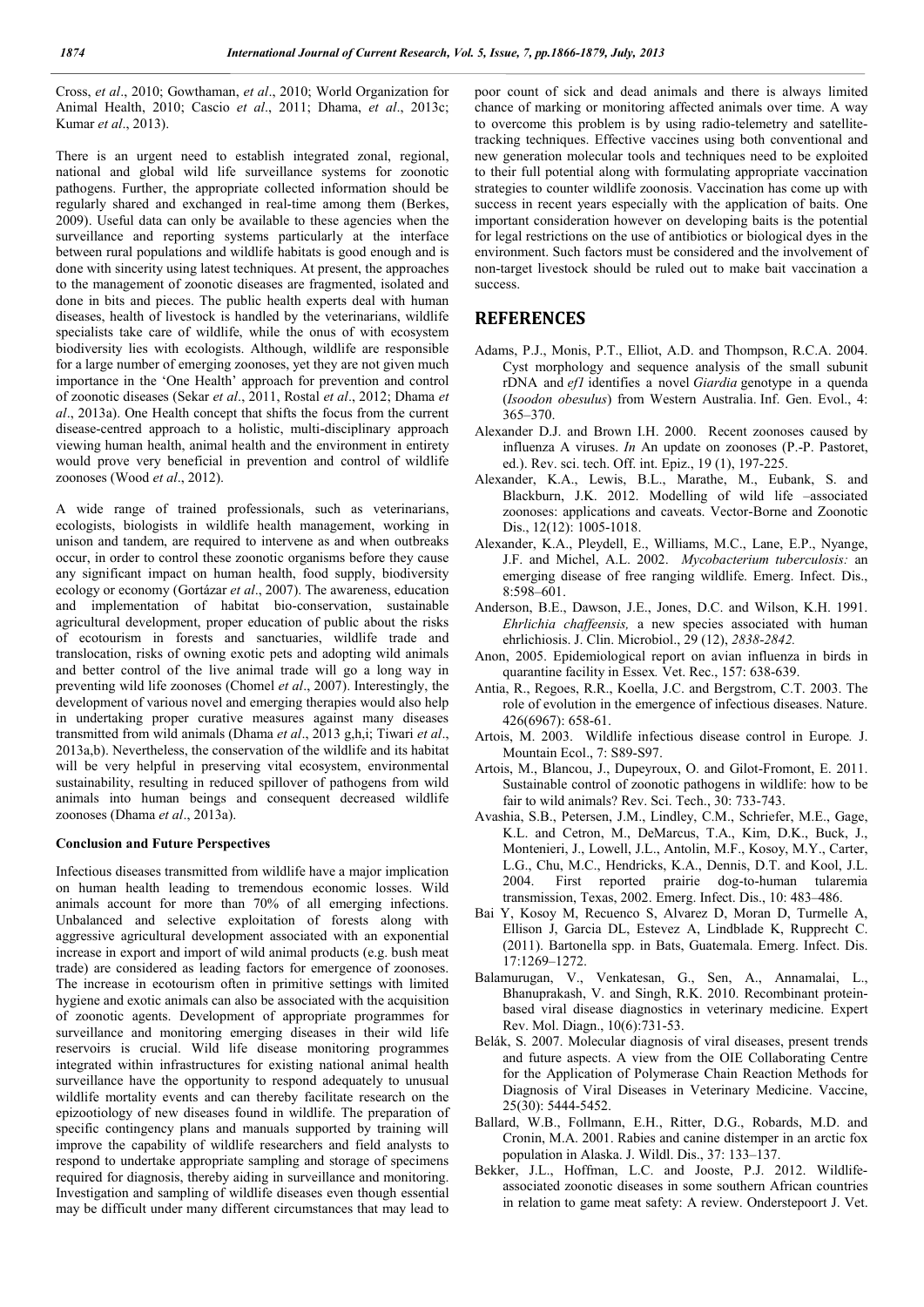Res., 79(1): Art. #422, 12 pages. http://dx.doi.org/10.4102/ ojvr.v79i1.422,

- Bender, J.B. and Shulman, S.A. 2004. Reports of zoonotic disease outbreaks associated with animal exhibits and availability of recommendations for preventing zoonotic disease transmission from animals to people in such settings. J. Am. Vet. Med. Assoc., 224: 1105–1109.
- Bengis, R.G. 1999. Tuberculosis in free-ranging mammals. *In:* Zoo and wild animal medicine: current therapy, Vol. 4, Chap. 16 (M.E. Fowler & R.E. Miller, eds). W.B. Saunders and Company, Philadelphia, pp. 101-114.
- Bengis, R.G., Leighton, F.A., Fischer, J.R., Artois, M., Mörner, T. and Tate, C.M. 2004. The role of wildlife in emerging and reemerging zoonoses. Rev. Sci. Tech. Off. Int. Epiz., 23 (2), 497- 511.
- Bergquist, R. 2011. New tools for epidemiology: a space odyssey. Mem. Inst. Oswaldo Cruz., 106(7): 892-900.
- Berkes, F. 2009. Evolution of co-management: Role of knowledge generation, bridging organizations and social learning. J. Environ. Management. 90(5): 1692–1702. http://dx.doi.org/ 10.1016/j.jenvman.2008.12.001, PMid:19110363
- Blackburn J. 2006. Evaluating the spatial ecology of anthrax in North America: Examining epidemiological components across multiple geographic scales using a GIS-based approach. Department of Geography and Anthropology. Baton Rouge: Louisiana State University; pp. 141.
- Bloom, D.E. 2011. 7 Billion and Counting. Sci., 333(6042): 562-569.
- Bollo, E. 2007. Nanotechnologies applied to veterinary diagnostics. Vet. Res. Commun., 1: 145-147
- Briones, V. 2000. Reporting systems of diseases in EuropeEuropean wild life diseases network. Report of FAIR 6 concerted Action 98 4361, Univesidad Complutense de Madrid, Spain, pp. 70.
- Brown, R.N. and Burgess, E.C. 2001. Lyme borreliosis. In Infectious diseases of wild mammals, 3rd Ed. (Williams, E.S. and Barker, I.K. eds). Iowa State University Press, Ames, Iowa, pp. 435-454.
- Brown, J.D. and Stallknecht, D.E. 2008. Wild bird surveillance for the avian influenza virus. Met. Mol. Biol., 436: 85-97.
- Burnham, B.R., Atchley, D.H., DeFusco, R.P., Ferris, K.E., Zicarelli, J.C. and Lee, J.H. and Angulo, F.J. 1998. Prevalence of fecal shedding of *Salmonella* organisms among captive green iguanas and potential public health implications. J. Am. Vet. Med. Assoc., 213: 48–50.
- Caley, P. and Ramsey, D. 2001. Estimating disease transmission in wildlife, with emphasis on leptospirosis and bovine tuberculosis in possums, and effects of fertility control. J. Applied Ecol., 38: 1362– 1370.
- Calisher, C.H., Childs, J.E., Field, H.E., Holmes, K.V. and Schountz, T. (2006). Bats: important reservoir hosts of emerging viruses. Clin. Microbiol. Rev., 19(3): 531-45.
- Carter, S.P., Roy, S.S., Cowan, D.P., Massei, G., Smith, G.C., Ji, W., Rossi, S., Woodroffe, R., Wilson, G.J. and Delahay, R.J. 2009. Options for the control of disease 2: targeting hosts (Delahay, R., Smith, G.C. and Hutchings, M.R. eds). *In:* Management of disease in wild mammals. Springer, Tokyo, Berlin, Heidelberg, New York, 121–146.
- Cascio A., Bosilkovski, M., Rodriguez-Morales, A.J. and Pappas, G. 2011. The socio-ecology of zoonotic infections. Clin. Microbiol. Infect., 17: 336–342.
- Castrucci, M.R., Donatelli, I., Sidoli, L., Barigazzi, G., Kawaoka, Y. and Webster, R.G. 1993. Genetic reassortment between avian and human influenza A viruses in Italian pigs. Virol., 193: 503- 506.
- Chakraborty, S. 2012. Prevalence of Nipah viral infection in Asiatic region – An overview. Int. J. Trop. Med. Pub. Health. 1(1): 6-10.
- Chanteau, S., Ratsifasoamanana, L., Rasoamanana, B., Rahalison, L., Randriambelosoa, J., Roux, J. and Rabeson, D. 1998. Plague, a reemerging disease in Madagascar. Emerg. Infect. Dis., 4 (1): 101-104.
- Charrel, R.N. and de Lamballerie, X. 2003. Arenaviruses other than Lassa virus. Antiviral Res., 57: 89–100. doi: 10.1016/S0166- 3542(02)00202-4
- Charrel, R.N. and de Lamballerie, X. 2010. Zoonotic aspects of arenavirus infections. Vet. Microbiol. 140: 213–220.
- Chen, L.H. 2003. Book Review: Atlas of travel medicine and health. Emerg. Infect. Dis., 9: 1501.
- Childs, J.E., Mackenzie, J.S. and Richt, J.A. 2007. Wildlife and emerging zoonotic diseases: the biology, circumstances and consequences of cross-species transmission. Curr. Top. Microbiol. Immunol., 315: 49.
- Chomel, B. B. 2008. Control and prevention of emerging parasitic zoonoses. Int. J. Parasitol., 38: 1211–1217.
- Chornel, B.B., Belotto, A. and Meslin, F.X. 2007. Wild life, exotic pets and emerging zoonoses. Emerg. Infect. Dis., 13(1): 6-11.
- Chua, K.B. (2003). Nipah virus outbreak in Malaysia. J. Clin. Virol., 26 (3): 265-275.
- Cleaveland, S., Laurenson, M.K. and Taylor, L.H. 2001. Diseases of humans and their domestic mammals: Pathogen characteristics, host range and the risk of emergency. Philosophical Transactions of the Royal Soc. London B Biological Sci., 356(1411): 991– 999. http://dx.doi.org/10.1098/rstb.2001.0889, PMid:11516377
- Cleaveland, S., Haydon, D.T. and Taylor, L. 2007. Overviews of Pathogen Emergence: Which Pathogens Emerge, When and Why. Curr. Top. Microbiol. Immunol., 315: 85–111.
- Clifton-Hadley, R.S., Sauter-Louis, C.M., Lugton, I.W., Jackson, R., Durr P.A. and Wilesmith, J.W. 2001. Mycobacterial diseases: *Mycobacterium bovis* infections. *In* Infectious diseases of wild mammals, 3rd Ed. (E.S. Williams & I.K. Barker, eds). Iowa State University Press, Ames, Iowa, pp. 340-371.
- Cross, P., Cole, E., Dobson, A., Edwards, W.H., Hamlin, K.L., Luikart, G., Middleton, A.D., Scurlock, B.M. and White, P.J. 2010. Probable causes of increasing brucellosis in free-ranging elk of the Greater Yellowstone Ecosystem. Ecol. Appl., 20: 278– 288.
- Cutler, S.J., Fooks, A.R. and van der Poel, W.H. 2010. Public health threat of new, reemerging, and neglected zoonoses in the industrialized world. Emerg. Infect. Dis., 16: 1–7.
- Daszak, P., Cunningham, A.A. and Hyatt, A.D. 2001. Anthropogenic environmental change and the emergence of infectious diseases in wildlife. Acta Trop., 78: 103–116.
- Davidson, W.R. and Goff, W.L. 2001. Order *rickettsiales*. In: Infectious diseases of wild mammals, 3rd Ed. (E.S. Williams & I.K. Barker, eds). Iowa State University Press, Ames, Iowa, pp. 455-470.
- Dazak, P., Cunningham, A.A. and Hyatt, A. D. 2000. Emerging infectious diseases of wildlife: threats to biodiversity and human health. Sci., 297: 443-449.
- Deb, R. and Chakraborty, S. 2012. Trends in veterinary diagnostics. J. Vet. Sci. Tech., 3: e103. doi: 10.4172/2157-7579.1000e103.
- Debinski, D.M. and Holt, R.D. 2000. Review: a survey and overview of habitat fragmentation experiments*.* Conserv. Biol., 14(2): 342–355.
- Delwart, E.L. 2007. Viral metagenomics. Rev. Med. Virol., 17: 115– 131.
- Dhama, K., Chauhan, R.S., Kataria, J.M., Mahendran, M. and Tomar, S. 2005. Avian Influenza: The current perspectives. J. Immunol. Immunopathol., 7(2): 1-33.
- Dhama, K., Mahendran, M. and Tomar, S. 2008a. Pathogens transmitted by migratory birds: Threat perceptions to poultry health and production. Int. J. Poultry Sci., 7(6): 516-525.
- Dhama, K., Mahendran, M., Gupta, P.K. and Rai, A. 2008b. DNA vaccines and their applications in veterinary practice: Current perspectives. Vet. Res. Commun., 32(5): 341-56.
- Dhama, K., Pawaiya, R.V.S. and Kapoor, S. 2010a. Hendra virus infection in horses. *In*: Advances in Medical and Veterinary Virology, Immunology, and Epidemiology - Vol. 7 : Tropical Viral Diseases of Large Domestic Animals- Part 1, Editor : Thankam Mathew, Thajema Publishers, 31 Glenview Dr., West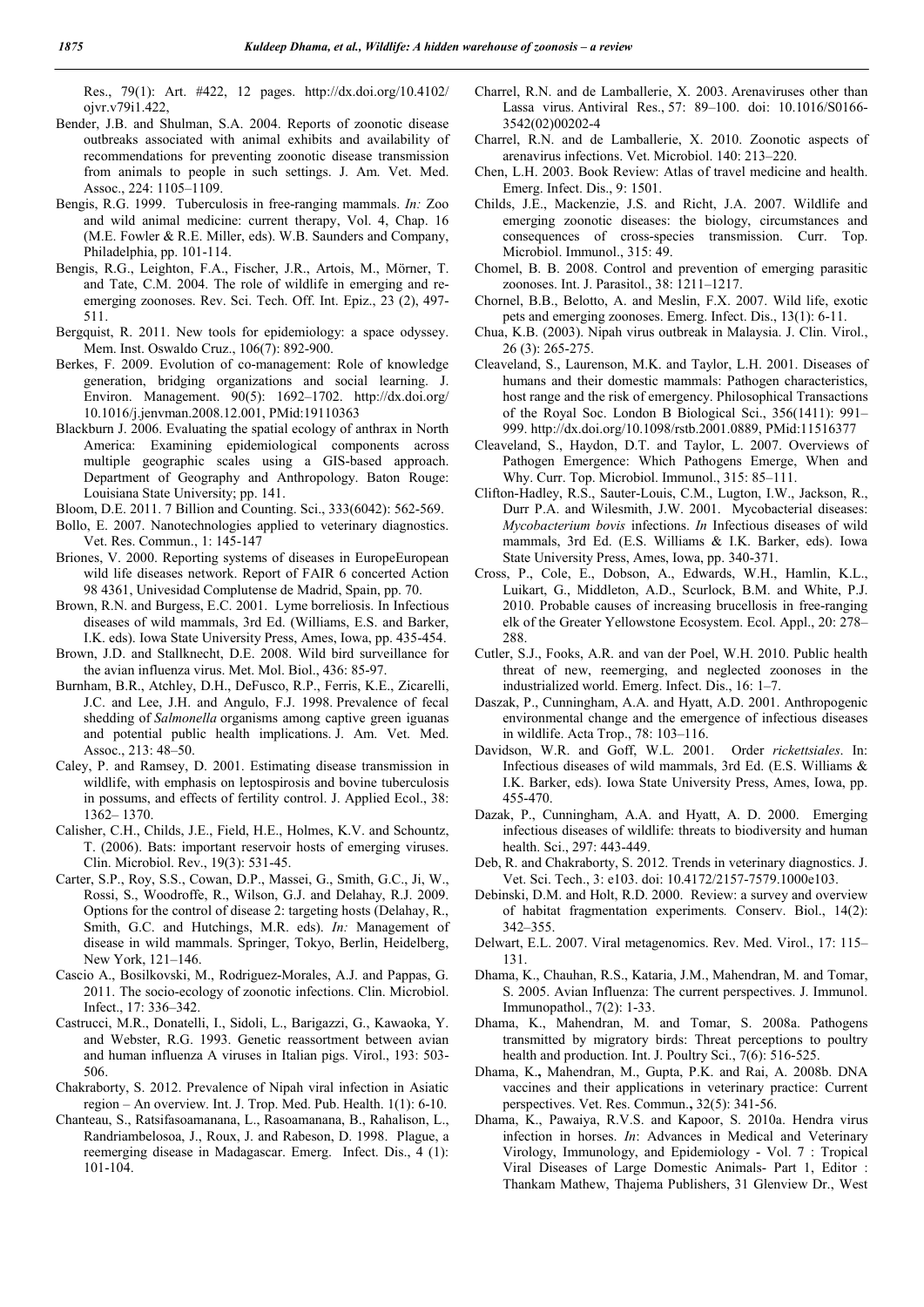Orange NJ 07052-1010, USA / Xlibris Corporation, United Kingdom, ISBN 978-1-4415-8160-0, pp: 292-308.

- Dhama, K., Pawaiya, R.V.S., Kapoor, S. and Mathew, T. 2010b. West Nile virus infection in horses. *In*: Advances in Medical and Veterinary Virology, Immunology, and Epidemiology - Vol. 7 : Tropical Viral Diseases of Large Domestic Animals- Part 1, Editor : Thankam Mathew, Thajema Publishers, 31 Glenview Dr., West Orange NJ 07052-1010, USA / Xlibris Corporation, United Kingdom, ISBN 978-1-4415-8160-0, pp: 372-392.
- Dhama, K., Verma, A. K., Rajagunalan, S., Deb, R., Karthik, K., Kapoor, S., Mahima, Tiwari, R., Panwar, P.K. and Chakraborty, S. 2012a. Swine flu is back again: A review. Pak. J. Biol. Sci., 15(21): 1001-1009.
- Dhama, K., Wani, M.Y., Tiwari, R. and Kumar, D. 2012b. Molecular diagnosis of animal diseases: the current trends and perspectives. Livestock Sphere. May issue, pp: 6-10.
- Dhama, K., Tiwari, R. and Singh, S.D. 2012c. Biosecurity measures at poultry farms and thumb rules to avoid developing a serious zoonotic illness from birds. Poultry Punch. 28(3): 30-51.
- Dhama, K., Chakraborty, S., Kapoor, S., Tiwari, R., Deb, R., Rajagunalan, S., Singh, R., Vora, K. and Natesan, S. 2013a. One World, One Health – Veterinary Perspectives. Adv. Anim. Vet. Sci., 1(1): 5-13.
- Dhama, K., Sawant, P.M., Tiwari, R. and Senthilkumar, N. 2013b. Lyme Disease. *In* : Book - Zoonoses Control in Developing Countries- by Prof. SR Garg, College of Veterinary Sciences, Hissar (Haryana) (In Press).
- Dhama, K., Chakraborty, S., Barathidasan, R., Tiwari, R., Rajagunalan, S. and Singh, S.D. 2013c. *Escherichia coli*, an economically important avian pathogen, its disease manifestations, diagnosis and control, and public health significance: A review. Res. Opin. Anim. Vet. Sci., 3(6): 179- 194.
- Dhama, K., Chakraborty, S., Tiwari, R. and Singh, S.D. 2013d. Avian chlamydiosis (psittacosis/ ornithosis): diagnosis, prevention and control, and its zoonotic concerns. Res. Opin. Anim. Vet. Sci., 3(6): 157-169.
- Dhama, K., Rajagunalan, S., Chakraborty, S., Verma, A.K., Kumar, A., Tiwari, R. and Kapoor, S. 2013e. Food-borne pathogens of animal origin – Diagnosis, prevention and control and their zoonotic significance: A review. Pak. J. Biol. Sci., 16(20): 1076- 1085.
- Dhama, K., Verma, A.K., Tiwari, R., Chakraborty, S., Vora, K., Kapoor, S., Deb, R., Karthik K, Singh, R., Munir, M. and S. Natesan 2013f. Applications of geographical information system (GIS) - an advanced tracking tool for disease surveillance and monitoring in veterinary epidemiology: A perspective. Adv. Anim. Vet. Sci., 1(1): 14-24.
- Dhama, K., Chakraborty, S., Mahima, Wani, M. Y., Verma, A. K., Deb, R., Tiwari, R. and Kapoor, S. 2013g. Novel and emerging therapies safeguarding health of humans and their companion animals: A review. Pak. J. Bio. Sci., 16(3): 101-111.
- Dhama, K., Chakraborty, S., Wani, M.Y., Tiwari, R. and Barathidasan, R. 2013h. Cytokine therapy for combating animal and human diseases – A review. Res. Opin. Anim. Vet. Sci., 3(7): 195-208.
- Dhama, K., Chakraborty, S. and Tiwari, R. 2013i. Panchgavya therapy (Cowpathy) in safeguarding health of animals and humans – A review. Res. Opin. Anim. Vet. Sci., 3(6): 170-178.
- Donaldson E.F., Haskew A.N., Gates J.E., Huynh J., Moore C.J. and Frieman M.B. 2010. Metagenomic analysis of the viromes of three North American bat species: viral diversity among different bat species that share a common habitat. J. Virol., 84: 13004–13018.
- Drexler, J.F., Corman, V.M., Müller, M.A., Maganga, G.D., Vallo, P., Binger, T., Gloza-Rausch, .F, Rasche, A., Yordanov, S., Seebens, A., Oppong, S., Adu Sarkodie, Y., Pongombo, C., Lukashev, A.N., Schmidt-Chanasit, J., Stöcker, A., Carneiro, A.J., Erbar, S., Maisner, A., Fronhoffs, F., Buettner, R., Kalko, E.K., Kruppa, T., Franke, C.R., Kallies, R., Yandoko, E.R.,

Herrler, G., Reusken, C., Hassanin, A., Krüger, D.H., Matthee, S., Ulrich, R.G., Leroy, E.M. and Drosten, C. (2012). Bats host major mammalian paramyxoviruses. Nat Commun, 3:796.

- Duncan, C., Backus, L., Lynn, T., Powers, B. and Salman, M. 2008. Passive, opportunistic wildlife disease surveillance in the Rocky Mountain Region, USA. Transbound. Emerg. Dis., 55: 308-314.
- Ellison, J.A., Johnson, S.R., Kuzmina, N., Gilbert, A., Carson, W.C., VerCauteren, K.C. and Rupprecht, C.E. 2013. Multidisciplinary approach to epizootiology and pathogenesis of bat babies viruses in the United States. Zoonoses and Public Health. 60: 46–57. doi: 10.1111/zph.12019
- Engel, G.A., Jones-Engel, L., Schillaci, M.A., Suaryana, K.G., Putra, A. and Fuentes, A. 2002. Human exposure to herpesvirus Bseropositive macaques, Bali, Indonesia. Emerg. Infect. Dis., 8: 789-95.
- Escutenaire, S. and Pastoret, P.P. 2000. Hantavirus infections. *In:* An update on zoonoses (P.-P. Pastoret, ed.). Rev. sci. tech. Off. int. Epiz., 19(1): 64-78.
- Feare, C.J. 2007. The role of wild birds in the spread of HPAI H5N1. Avian Dis., 51: 440-447.
- Food and Agricultural Organization (FAO), 2010, *Bushmeat consumption, wildlife trade and global public health risks,*  Agricultural Department, Animal Production and Health Division, http://www.fao.org.
- Field, H.E. 2009. Bats and emerging zoonoses: henipaviruses and SARS. Zoonoses Public Health. 56(6-7): 278-84.
- Foroutan, P., Meltzer, M.I. and Smith, K.A. 2002. Cost of distributing oral raccoon-variant rabies vaccine in Ohio: 1997–2000*.*  JAVMA. 220(1): 27–32.
- Garrett, L. 1994. Searching for solutions. *In:* The Coming Plague. Penguin Books, New York, NY. pp. 618- 619.
- Gasper, P.W. and Watson, R.P. 2001. Plague and yersiniosis. *In:*  Infectious diseases of wild mammals (E.S. Williams & I.K. Barker, eds). Iowa State University Press, Ames, Iowa, pp. 313- 329.
- Ge, X., Li, Y., Yang, X., Zhang, H., Zhou, P., Zhang, Y., and Shi, Z. 2012. Metagenomic analysis of viruses from bat fecal samples reveals many novel viruses in insectivorous bats in China. J. Virol., 86(8): 4620-4630.
- Gern, L. and Falco, R.C. 2000. Lyme disease. *In:* An update on zoonoses (Pastoret, P.P. ed.). Rev. Sci. Tech. Off. int. Epiz., 19(1): 121-135.
- Gibbs, E.P.J. and Long, M.T. 2007. Equine alphavirues. *In:* Equine infectious diseases. (Eds) Sellon, D.C and Long, M.T. Saunders, Elsevier Inc., Philadelphia, U.S.A., Chapter 20, pp: 191-197.
- Godfroid, J. 2002. Brucellosis in wildlife. Rev. Sci. Tech., 21: 271- 286.
- Godfroid, J., Cloeckaert, A., Liautard, J.P., Kohler, S., Fretin, D. and Walravens, K. 2005. From the discovery of the Malta fever's agent to the discovery of a marine mammal reservoir, brucellosis has continuously been a re-emerging zoonosis. Vet Res., 36: 313–326.
- Gortázar, C., Ferroglio, E., Höfle, U., Frölich, K. and Vicente, J. 2007. Diseases shared between wildlife and livestock: A European perspective. European J. Wildlife Res., 53: 241–256.
- Gouilh, M.A., Puechmaille, S.J., Gonzalez, J.P., Teeling, E., Kittayapong, P. and Manuguerra, J.C. 2011. SARS-Coronavirus ancestor's foot-prints in South-East Asian bat colonies and the refuge theory. Infect. Genet. Evol., 11(7): 1690-702.
- Gowthaman, V., Dhama, K. and Singh, S.D. 2010. Surveillance and monitoring plan for H5N1 avian influenza in wild migratory birds. Poultry Technol., 5(3): 78-82.
- Grazyk, T.K., DaSilva, A.J., Cranfield, M.R., Nizeyi, J.B., Kalema, G.R. and Pieniazek, N. J. 2001. Cryptopsoridium G.R. and Pieniazek, N. J. *parvum* Genotype 2 infections in free ranging mountain gorillas (*Gorilla gorilla beringei*) of the Bwindi Impenetrable National Park, Uganda. Parasitol. Res., 87: 368–370.
- Halpin, K., Young, P.L., Field, H.E. and Mackenzie, J.S. 2000. Isolation of Hendra virus from pteropid bats: a natural reservoir of Hendra virus. J. Gen. Virol. 81: 1927–1932.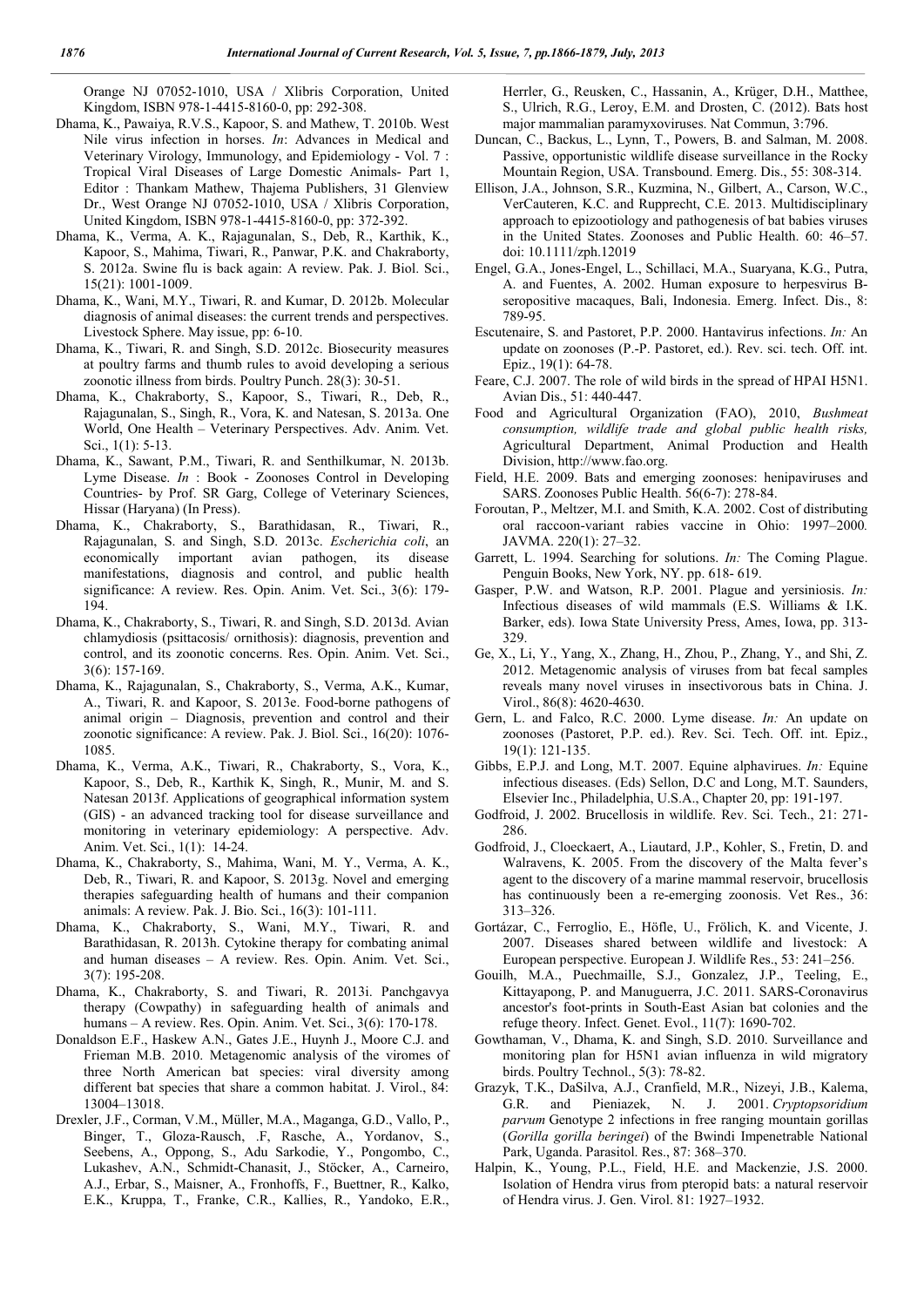- Hampton, T. 2012. Smuggled Wildlife Products Seized at US Airports Harbor Zoonotic Viruses. JAMA*.* 307(8): 769-770. doi:10.1001/jama.2012.178.
- Hayman, D.T., Bowen, R.A., Cryan, P.M., McCracken, G.F., O'Shea, T.J., Peel, A.J., Gilbert, A., Webb, C.T. and Wood, J.L. 2013. Ecology of zoonotic infectious diseases in bats: current knowledge and future directions. Zoonoses Public Health. 60(1): 2-21. doi: 10.1111/zph.12000. Epub 2012 Sep 7.
- Hemmer, C.J., Littmann, M., Löbermann, M., Meyer, H., Petschaelis, A. and Reisinger, E.C. 2010. Human cowpox virus infection acquired from a circus elephant in Germany. Int. J. Infect. Dis. Suppl., 3: e338-340.
- Horimoto, T. and Kawaoka, Y. 2001. Pandemic threat posed by avian influenza A viruses. Clin. Microbiol. Rev., 14 (1): 129- 149.
- http://www.dpi.qld.gov.au/cps/rde/dpi/hs.xs.
- Hubálek, Z. and Rudolf, I. 2011. Microbial Zoonoses and Sapronoses. Springer Pubs, Amsterdam.
- Huchon, D., Madsen, O., Sibbald, M.J., Ament, K., Stanhope, M.J., Catzeflis, F., de Jong, W.W. and Douzery, E.J.P. 2002. Rodent phylogeny and a timescale for the evolution of Glires: evidence from an extensive taxon sampling using three nuclear genes. Mol. Biol. Evol., 19: 1053–1065.
- Huff, J.L. and Barry, P.A. 2003. B-virus (*Cercopithecine herpesvirus*  1) infection in humans and macaques: potential for zoonotic disease. Emerg. Infect. Dis., 9: 246–250.
- Hugh-Jones, M.E. and de Vos, V. (2002). Anthrax and wildlife. *Rev. Sci. Tech.*21: 359-383.
- Jensenius, M., Fournier, P.E. and Raoult, D. 2004. Rickettsioses and the international traveler. Clin. Infect. Dis., 39: 1493–1499.
- Jones, K.E., Patel, N.G., Levy, M.A., Storeygard, A., Balk, D., Gittleman, J.L. and Daszak, P. 2008. Global trends in emerging infectious diseases. Nature. 451(7181): 990-993.
- Kapoor, S., Dhama, K., Pawaiya, R.V.S., Mahendran, M. and Mathew, T. 2010. Eastern, Western and Venezuelan equine encephalomyelitis. *In*: Advances in Medical and Veterinary Virology, Immunology, and Epidemiology - Vol. 7 : Tropical Viral Diseases of Large Domestic Animals- Part 1, Editor : Thankam Mathew, Thajema Publishers, 31 Glenview Dr., West Orange NJ 07052-1010, USA / Xlibris Corporation, United Kingdom, ISBN 978-1-4415-8160-0, pp: 90-109.
- Karesh, W.B. and Cook, R.A. 2005. The human-animal link*.* Foreign Affairs. 84 (4): 38–50.
- Khan, A.S., Sanchez, A. and Pflieger, A.K. 1998. Filoviral haemorrhagic fevers. Br. Med. Bull., 54 (3): 675-692.
- Killian, G., Fagerstone, K., Kreeger, T., Miller, L. and Rhyan, J. 2007. Management strategies for addressing wildlife disease transmission: the case for fertility control. *In:* Proc. 12th Wildlife Damage Management Conference (D.L. Nolte, W.M. Arjo & D.H. Stalman, eds), 9–12 April, Corpus Christi, Texas. Wildlife Damage Management Internet Center for United States Department of Agriculture (USDA) National Wildlife Research Center. Available at: www.prwatson.co.uk/ aiproject/English/ Compartmentalisation/00Report%20Nov2008/report/CompartRe port-EngNHFinalShortAppendices.pdf (accessed on 14 September 2011).
- Kilpatrick, A.M., Meola, M.A., Moudy, R.M. and Kramer, L.D. 2008. Temperature, viral genetics, and the transmission of West Nile virus by *Culex pipiens* mosquitoes. PLoS Pathog., 4(6): e1000092. doi:10.1371/journal.ppat.1000092.
- Klein, S.L. and Calisher, C.H. 2007. Emergence and persistence of hantaviruses. Curr. Top. Microbiol. Immunol., 315: 217–252.
- Kosoy, M., Bai, Y., Lynch, T., Kuzmin, I.V., Niezgoda, M., Franka, R., Agwanda, B., Breiman, R.F. and Rupprecht, C.E. 2010. *Bartonella* spp. in bats, Kenya. Emerg. Infect. Dis., 16:1875– 1881.
- Knight-Jones, T.J.D., Hauser, R., Matthes, D. and Strk, K.D.C. 2010. Evaluation of effectiveness and effciency of wild bird surveillance for avian infuenza. Vet. Res., 41 (4): 50.
- Krauss, S. and Webster, R.G. 2010. Avian influenza virus surveillance and wild birds: past and present. Avian Dis., 54(1 Suppl): 394-8.
- Kruse, H., Kirkemo, A.M. and Handeland, K. 2004. Wildlife as source of zoonotic infections. Emerg. Infect. Dis., 10: 2067-2072.
- Kuiken, T., Leighton, F.A., Fouchier, R.A.M., LeDuc, J.W., Peiris, J.S.M., Schudel, A., Sthr, K., Osterhaus, A.D.M.E. 2005. Public health pathogen surveillance in animals. Sci., 309(5741): 1680- 1681.
- Kumar, S., Singh, U., Deb, R. and Chakraborty, S. 2013. Intellectual Property Rights (IPRs) and Biosafety Guidelines. *In:* Singh, U., Deb, R., Kumar, S. and Kumar, A. (eds.), Functional Genomic Analysis for Livestock Improvement. pp. 160-166.
- Kunz, T.H., Braun de Torrez, E., Bauer, D., Lobova, T. and Fleming, T.H. 2011. Ecosystem services provided by bats. Ann. N.Y. Acad. Sci., 1223: 1–38.
- Lachish, S., McCallum, H. and Jones, M. 2009. Demography, disease and the devil: life and history changes in a disease-affected population of Tasmanian devils (Sarcophilus harrisii). J. Animal Ecol., 78: 427–436.
- Lanfranchi, P., Ferroglio, E., Poglayen, G. and Guberti, V. 2003. Wildlife veterinarian, conservation and public health. Vet. Res. Comm., 27(Suppl.1): 567-74.
- Leighton, F.A. and Kuiken, T. 2001. Leptospirosis. *In:* Infectious diseases of wild mammals, 3rd Ed. (E.S. Williams & I.K. Barker, eds). Iowa State University Press, Ames, Iowa, pp. 498- 502.
- Leroy, E., Epelboin, A., Mondonge, V., Pourrut, X., Gonzalez, J.P., Muyembe-Tamfum, J.J. and Formenty, P. 2009. Human Ebola outbreak resulting from direct exposure to fruit bats in Luebo, Democratic Republic of Congo, 2007. Vector-Borne Zoonotic Dis., 9: 723–728.
- Leroy, E.M., Rouquet, P.K., Formenty, P., Souquiere, S., Kilbourne, A., Froment, J.-M., Bermejo, M., Smit, S., Karesh, W., Swanepoel, R., Zaki, S.R. and Rollin, P.E. 2004. Multiple Ebola virus transmission events and rapid decline of central African wildlife. Sci., 303(5658): 387-390.
- Li, W., Shi, Z., Yu, M., Ren, W., Smith, C., Epstein, J.H., Wang, H., Crameri, G., Hu, Z., Zhang, H., Zhang, J., Mceachern, J., Field, H., Daszak, P., Eaton, B.T., Zhang, S. and Wang, LF. 2005. Bats are natural reservoirs of SARS-like coronaviruses. Sci., 310: 676–679.
- Linthicum, K.J., Davies, F.G., Kairo, A. and Baily, C.L. 1985. Rift Valley fever virus (family *Bunyaviridae*, genus *Phlebovirus*). Isolations from Diptera collected during an inter-epizootic period in Kenya. J. Hyg. (Camb.), 95(1): 197-209.
- Luby S.P., Gurley E.S. and Hossain, M.J. 2009. Transmission of human infection with Nipah virus. Clin. Infect. Dis., 49: 1743– 1748.
- Mahima, Verma, A. K., Kumar, A., Rahal, A. and Kumar, V. 2012. Veterinarian for sustainable development of humanity. Asian J. Anim. Vet. Adv., 7(5): 752-753.
- Meerburg, B.G., Singleton, G.R. and Kijlstra, A. 2009. Rodent-borne diseases and their risks for public health. Crit. Rev. Microbiol., 35: 221–270.
- Meng, X.J., Lindsay, D.S. and Sriranganathan, N. 2009. Wild boars as sources for infectious diseases in livestock and humans. Philos. Trans. R. Soc. Lond. B. Biol. Sci., 27: 2697-707.
- Michalak, K., Austin, C., Diesel, S., Bacon, M.J., Zimmerman, P. and Maslow, J.N. 1998. *Mycobacterium tuberculosis* infection as a zoonotic disease: transmission between humans and elephants. Emerg. Infect. Dis., 4: 283–287.
- Mohd Nor, M.N., Gan, C.H. and Ong B.L. (2000). Nipah virus infection of pigs in peninsular Malaysia. In An update on zoonoses (P.-P. Pastoret, ed.). *Rev. Sci. Tech. Off. Int. Epiz.,* 19(1): 160-165.
- Mörner, T. 1999. Monitoring diseases in wild life A review of diseases in the order Lagomorpha and Rodentia in Sweden. *In:*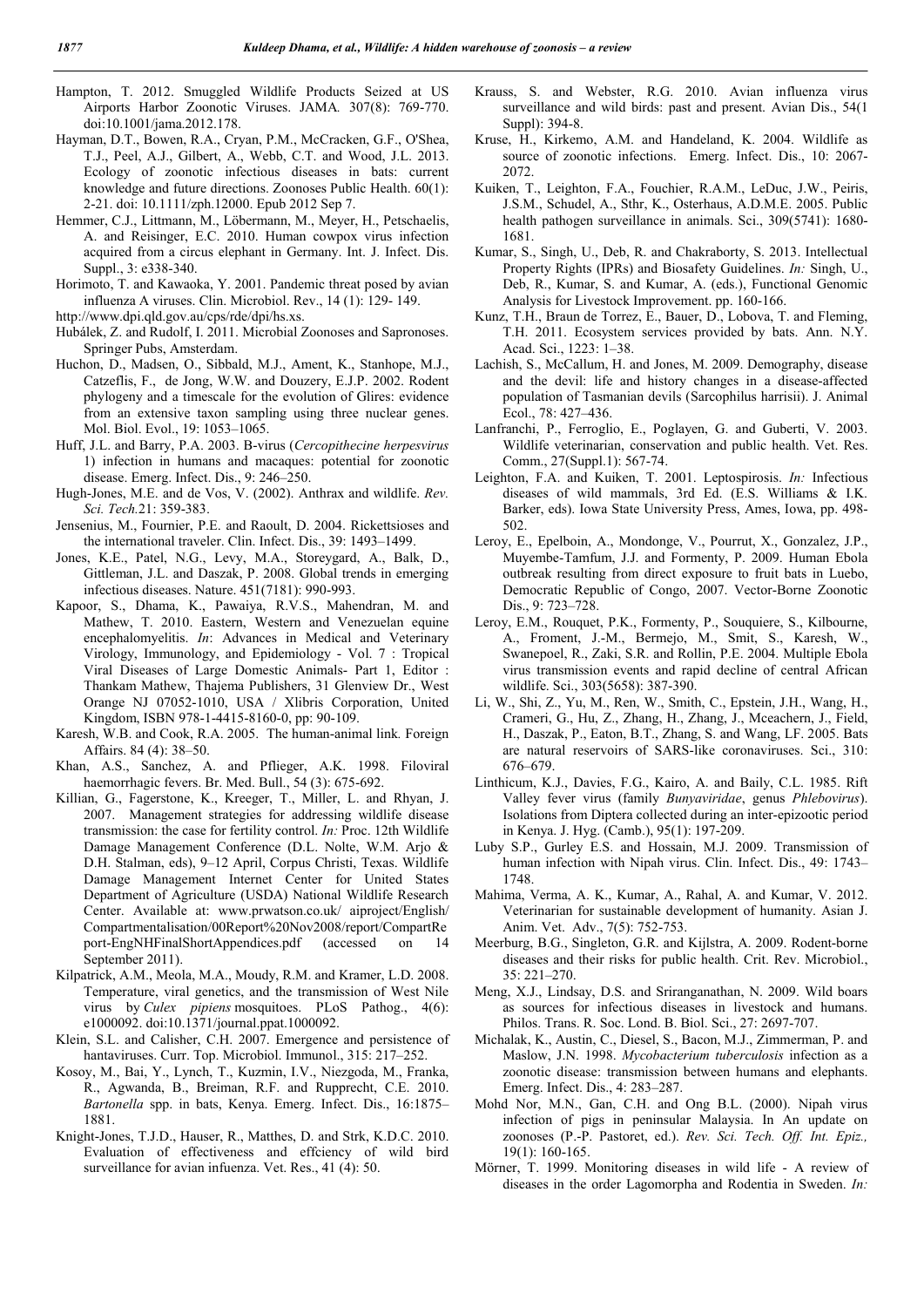Proc. 39<sup>th</sup> international symposium of zoo and wild animals, May 12<sup>th</sup>- 16<sup>th</sup>, Vienna, pp. 255-262.

- Mörner, T. and Addison, E. 2001. Tularemia. *In:* Infectious diseases of wild mammals, 3rd Ed. (Williams, E.S. and Barker, I.K. eds). Iowa State University Press, Ames, Iowa, pp. 303-312.
- Mörner, T., Obendorf, D.L., Artois, M. and Woodford, M.H. 2002. Surveillance and monitoring of wild life diseases. Rev. Sci. Tech. Off. Int. Epiz., 21(1): 67-76.
- Morse, S.S. 1995. Factors in the emergence of infectious diseases. Emerg. Infect. Dis., 1(1): 7.
- Munster, O. B., Wallensten, V. J., Waldenstrom, A., Osterhaus,J. and Fouchier, A .D. M.E. (2006). Global patterns of influenza A virus in wild birds*.* Sci., 31: 2384–8.
- Myers, S.S. and Patz, J.A. 2009. Emerging threats to human health from global environmental change. Annu. Rev. Environ. Resources. 34: 223-252.
- OIE (World Organisation for Animal Health) 2004. Report of the meeting of the OIE Working Group on wildlife diseases, 9-11 February, Paris. OIE, Paris, 5.
- Palmer, M.V., Thacker, T.C., RayWaters, W., Gortazar, C., Leigh, A.L. and Corner, L.A.L. 2012. *Mycobacterium bovis*: A Model Pathogen at the Interface of Livestock, wildlife, and humans. Vet. Med. Int., Article ID 236205, 17 pages doi: 10.1155/ 2012/236205
- Patz, J.A., Campbell-Lendrum, D., Holloway, T. and Foley, J.A. 2005. Impact of regional climate change on human health. Nature. 438(7066): 310-317.
- Pavlin, B.I., Schloegel, L.M. and Daszak, P. 2009. Risk of importing zoonotic diseases through wildlife trade, United States. Emerg. Infect. Dis. 15: 1721-1726.
- Phan, T.G., Kapusinszky, B., Wang, C., Rose, R.K., Lipton, H.L. and Delwart, E.L. 2011. The fecal viral flora of wild rodents. PLoS Pathog., 7(9): e1002218. doi:10.1371/journal.ppat.1002218.
- Plowright, R.K., Foley, P., Field, H.E., Dobson, A.P., Foley, J.E., Eby, P. and Daszak, P. 2011. Urban habituation, ecological connectivity and epidemic dampening: the emergence of Hendra virus from flying foxes (Pteropus spp.). Proc. Biol. Sci., 278(1725): 3703–3712.
- Pulliam, J.R., Epstein, J.H., Dushoff, J., Rahman, S.A., Bunning, M., Jamaluddin, A.A., Hyatt, A.D., Field, H.E., Dobson, A.P. and Daszak, P. 2012. Agricultural intensification, priming for persistence and the emergence of Nipah virus: a lethal bat-borne zoonosis. J. R. Soc. Interface. 9: 89–101.
- Ratcliff, R.M., Chang, G., Kok, T. and Sloots, T.P. 2007. Molecular diagnosis of medical viruses. Curr. Issues Mol. Biol., 9(2):87- 102.
- Reed, K.D., Melski, J.W., Graham, M.B., Regnery, R.L., Sotir, M.J. and Wegner, M.V. 2004. The detection of monkeypox in humans in the western hemisphere. N. Engl. J. Med., 350: 342– 350.
- Rhyan, J.C. and Spraker, T.R. 2010. Emergence of diseases from wildlife reservoirs. Vet. Pathol., 47:34-39.
- Rogers, D.J. and Randolph, S.E. 2006. Climate change and vectorborne diseases. Adv. Parasitol., 62: 345-381.
- Rosenthal, J. 2009. Climate change and the geographic distribution of infectious diseases. EcoHealth. 6: 489 $\Box$ 495.
- Rostal, M.K., Olival, K.J., Loh, E.H. and Karesh, W.B. 2012. Wildlife: The need to better understand the linkages. Curr. Top. Microbiol. Immunol., 2012 Nov 2. [Epub ahead of print].
- Roussere, G.P., Murray, W.J., Raudenbush, C.B., Kutilek, M.J., Levee, D.J. and Kazacos, K.R. 2003. Racoon round worm eggs near homes and risk for larva migrans disease, California Communities. Emerg. Infect. Dis., 9(12): 1516-1522.
- Rwego, I.B., Isabirye□Basuta, G., Gillespie, T.R. and Goldberg, T.L. 2008. Gastrointestinal bacterial transmission among humans, mountain gorillas, and livestock in Bwindi Impenetrable National Park, Uganda. Conservation Biol., 22: 1600 $\square$ 1607.
- Sall, A.A., Zanotto, P.M., Vialat, P., Sene, O.K. and Bouloy, M. 1998. Origin of 1997-1998 Rift Valley fever outbreak in East Africa. Lancet. 352(9140): 1596-1597.
- Schloegel, L.M., Daszak, P. and Nava, A. 2005. Conservation medicine: tackling the root causes of emerging infectious diseases and seeking practical solutions. Natureza and Conservação. 3:  $29 \square 41$ (Pt),  $135 \square 146$ (En).
- Schmitt, B. and Henderson, L. 2005. Diagnostic tools for animal diseases. Rev. Sci. Tech. Off. Int. Epiz., 24(1): 243-250.
- Schneider, M.C., Belotto, A., Ade, M.P., Leanes, L.F., Correa, E. and Tamayo, H. 2005. Epidemiologic situation of human rabies in Latin America in 2004. Epidemiol. Bull., 26: 2–4.
- Sekar, N., Shah, N.K., Abbas, S.S. and Kakkar, M. 2011. Research options for controlling zoonotic disease in India, 2010–2015. PLoS One. 6(2): e17120. doi:10.1371/journal.pone.0017120
- Siembieda, J.L., Kock, R.A., McCracken, T.A. and Newman, S.H. 2011. The role of wildlife in transboundary animal diseases. Anim. Health Res. Rev., 12: 95–111.
- Sihvonen, L. 2003. Documenting freedom from rabies and minimising the risk of rabies being re-introduced to Finland. Rabies Bulletin Europe. 27(2): 5–6.
- Simon, C. and Daniel, R. 2011. Metagenomic analyses: past and future trends. Appl. Environ. Microbiol., 77: 1153–1161.
- Sleeman, J. 2006. Wildlife zoonoses for the veterinary practitioner. J. Exotic Pet Med., 15: 25-32.
- Smith, K.M., Anthony, S.J., Switzer, W.M., Epstein, J.H., Seimon, T., Jia, H., Sanchez, M.D., Huynh, T.T., Galland, G.G., Shapiro, S.E., Sleeman, J.M., McAloose, D., Stuchin, M., Amato, G., Kolokotronis, S.O., Lipkin, W.I., Karesh, W.B., Daszak, P. and Marano, N. 2012. Zoonotic viruses associated with illegally imported wildlife products. PLoS One. 7(1): e29505.
- Smith, I. and Wang, L.F. 2013. Bats and their virome: an important source of emerging viruses capable of infecting humans. Curr. Opin. Virol., 3: 84-91.
- Streicker, D.G., Turmelle, A.S., Vonhof, M.J., Kuzmin, I.V., Mccracken, G.F. and Rupprecht, C.E. 2010. Host phylogeny constrains cross-species emergence and establishment of rabies virus in bats. Sci., 329: 676–679
- Svraka, S., Rosario, K., Duizer, E., van der Avoort, H., Breitbart, M. and Koopmans, M. 2010. Metagenomic sequencing for virus identification in a public-health setting. J. Gen. Virol., 91, 2846– 2856.
- Swanepoel, R., Smit, S.B., Rollin, P.E., Formenty, P., Leman, P.A., Kemp, A., Burt, F.J., Grobbelaar, A.A., Croft, J., Bausch, D.G., Zeller, H., Leirs, H., Braack, L.E.O., Libande, M.L., Zaki, S., Nichol, S.T., Ksiazek, T.G. and Paweska, J.T. 2007. Studies of reservoir hosts for Marburg virus. Emerg. Infect. Dis., 13: 1847.
- Tang, P. and Chiu, C. 2010. Metagenomics for the discovery of novel human viruses. Future Microbiol., 5: 177–189.
- Taylor, R.M., Work, T.H., Hurlbut, H.S. and Rizk, F. 1956. A study of the ecology of West Nile virus in Egypt. Am. J. trop. Med. Hyg., 5(4): 579-620.
- Taylor, L.H., Latham, S.M. and Woolhouse, M.E. (2001). Risk factors for human disease emergence. Philos. Trans. R. Soc. Lond. B. Biol. Sci., 356: 983–989.
- Taylor, M.L., Chavez-Tapia, C.B., Rojas-Martinez, A., Del Rocio Reyes-Montes, M., Del Valle, M.B. and Zuniga, G. 2005. Geographical distribution of genetic polymorphism of the pathogen *Histoplasma capsulatum* isolated from infected bats, captured in a central zone of Mexico. FEMS Immunol. Med. Microbiol., 45: 451–458.
- Thorne, E.T. 2001. Brucellosis. *In:* Infectious diseases of wild mammals, 3rd Ed. (Williams, E.S. and Barker, I.K. eds). Iowa State University Press, Ames, Iowa, pp. 372-395.
- Tiwari, R., Dhama, K., Chakraborty, S., Kumar, A., Rahal, A. and Kapoor, S. 2013a. Bacteriophage therapy for safeguarding animal and human health: A review. Pak. J. Biol. Sci., (Available online). doi: 10.3923/pjbs.2013.
- Tiwari, R., Chakraborty, S., Dhama, K., Wani, M.Y., Kumar, A. and Kapoor, S. 2013b. Wonder world of phages: Potential biocontrol agents safeguarding biosphere and health of animals and humans – Current scenario and perspectives. Pak. J. Biol. Sci. (In Press).